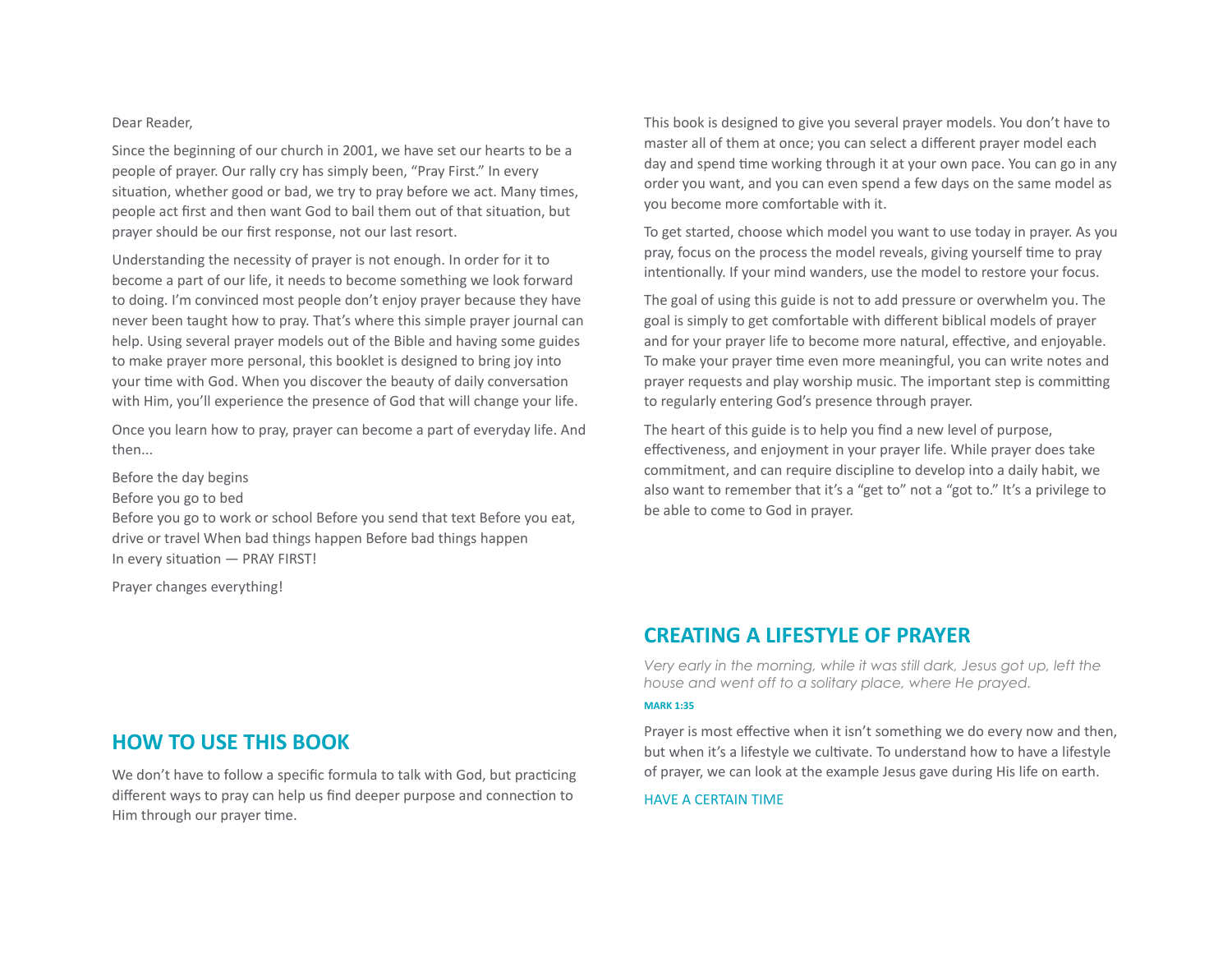Jesus got up early in the morning to spend time with His Heavenly Father. Make a daily appointment with  $God - whether it's first thing in the$ morning, at lunch, or in the evening  $-$  and faithfully keep it.

#### HAVE A CERTAIN PLACE

Jesus had a specific place He went to pray. Having a designated place to pray helps us remove distractions and frees us to worship and pray out loud. 

#### HAVE A CERTAIN PLAN

When Jesus taught His disciples how to pray, He gave them a prayer outline. We call it "The Lord's Prayer." This outline, along with several other tools, is available in this guide. As we pray every day, our plans for our prayer time can vary, maybe including worship music, Bible reading, and quiet time to listen to God. It doesn't always have to look the same; it just helps when we have a plan for connecting regularly with God.

# **THE LORD'S PRAYER**

The Lord's Prayer is often recited in churches or at religious events, but there's so much more to this prayer. Jesus provided this model as an outline to teach us how to pray in a way that connects us to God and empowers us to accomplish great things through Him. This model takes us through each part of The Lord's Prayer, showing us how to pray the way Jesus instructed.

*One day Jesus was praying in a certain place. When He finished, one of His disciples said to Him, "Lord, teach us to pray..."* 

#### **LUKE 11:1**

*"Our Father in Heaven, hallowed be Your Name. Your Kingdom come. Your will be done on earth as it* 

*is in Heaven. Give us this day our daily bread. And forgive us our debts, as we forgive our debtors. And do not lead us into temptation, but deliver* 

*us from the evil one. For Yours is the Kingdom and the power and the glory forever. Amen."* 

**MATTHEW 6:9-13 NKJV** 

# **CONNECT WITH GOD RELATIONALLY**

#### *"Our Father in Heaven"*

God isn't interested in us practicing religion; instead, He desires a relationship with us. God has adopted us as His children and loves for us to call Him our Father. Starting our prayer time acknowledging our relationship with God is powerful for us and delights Him as well.

*You have not received a spirit that makes you fearful slaves. Instead, you received God's Spirit when He adopted you as His own children. Now we call Him, "Abba, Father."* 

#### **ROMANS 8:15 NLT**

Proclaim your intimate relationship with God, addressing Him lovingly as your Father and thanking Him that you are His child.

#### PRAYER:

*"Father, I come to You in prayer today thankful that I am Your child. I know I* am a sinner, but You have forgiven me and adopted me as Your own, and I am so grateful to call you my Father. Thank you for loving me. I love you."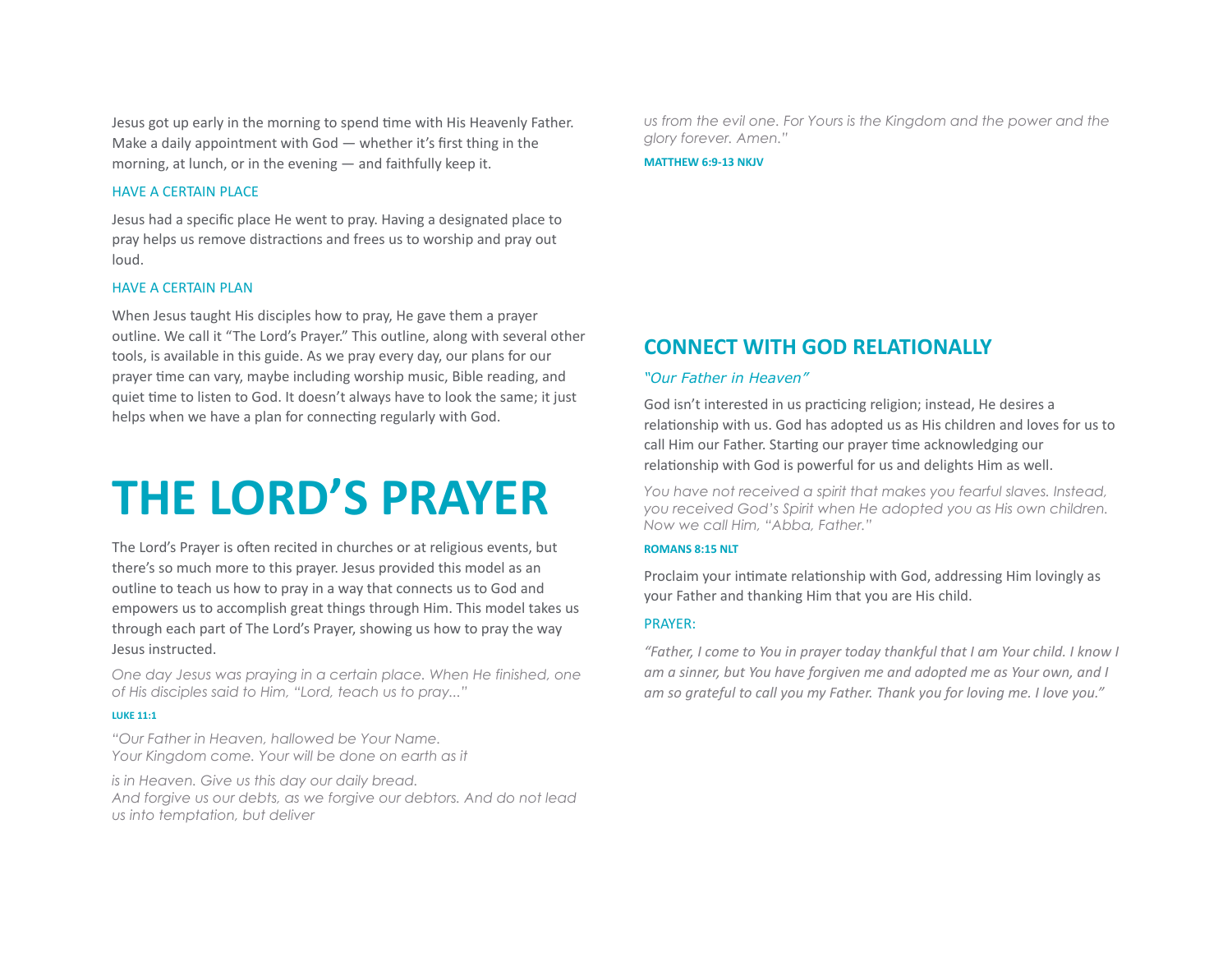## **WORSHIP HIS NAME**

#### *"Hallowed Be Your Name"*

God loves when we worship Him, and there is power in His Name. Here is a list of some of His Names to help us worship Him specifically and personally: 

God is Righteousness - He makes us clean

God is Sanctifier – He has called us and set us apart God is Healer – He heals all our diseases

God is Banner of Victory – He defeated our enemies God is Shepherd – He speaks to us and leads us God is Peace - He is our peace in every storm God is Provider – He supplies all of our needs

The name of the Lord is a strong tower; the righteous man runs into it and is safe. **PROVERBS 18:10 FSV** 

Speak God's Names out loud. When we proclaim who He is, we not only worship Him, but we also remind ourselves how powerful and great our God is. 

#### PRAYER:

"God, I am in awe of You. Your Name is a strong tower, a place of protection and safety for me. I praise You as my Healer, my Shepherd, and my Banner of Victory. You are my Peace, my Provider, my Righteousness, and my Sanctifier. Your Name is great, and I worship You."

Part of being a child of God is caring about what He cares about. We know His will is perfect, and we acknowledge His wisdom and sovereignty when we pray His agenda first.

*He will always give you all you need from day to day if you will make the Kingdom of God your primary concern.* **LUKE 12:31 TLB** 

Spend time focusing on what God is focused on. His priorities include:

Saving the lost

Wisdom and guidance for those in authority  $-$  parental, spiritual, governmental, work-related

Accomplishing His purpose in our lives

#### PRAYER:

"God, I recognize there is no better plan on earth than Yours, and I pray for *Your will to be done in my life (name the areas of your life where you need more of God's presence today)* and in our world. This world is lost and *needs You desperately, and I pray for every person to know You as their personal Lord and Savior. I pray for the leaders in my life (pray specifically over parents, spiritual leaders, government leaders, employers, and any* other leaders in your life), that you would give them supernatural wisdom and discernment as they lead. Give them a revelation of Your will and Your *purpose for them. And I give my life to You again today; have Your way in my* life! Anything You want to do in me or through me, I will do. I ask today for wisdom and clarity as you show me my next steps."

# **DEPEND ON HIM FOR EVERYTHING**

#### *"Give us this day our daily bread"*

God promises to supply all our needs, and He wants us to come to Him with our problems, needs, and desires and to trust Him to provide.

*I look up to the mountains—does my help come from there? My help comes from the Lord, who made heaven and earth!*  **PSALM 121:1-2 NLT** 

# **PRAY HIS AGENDA FIRST**

*"Your Kingdom come. Your will be done on earth as it is in Heaven"*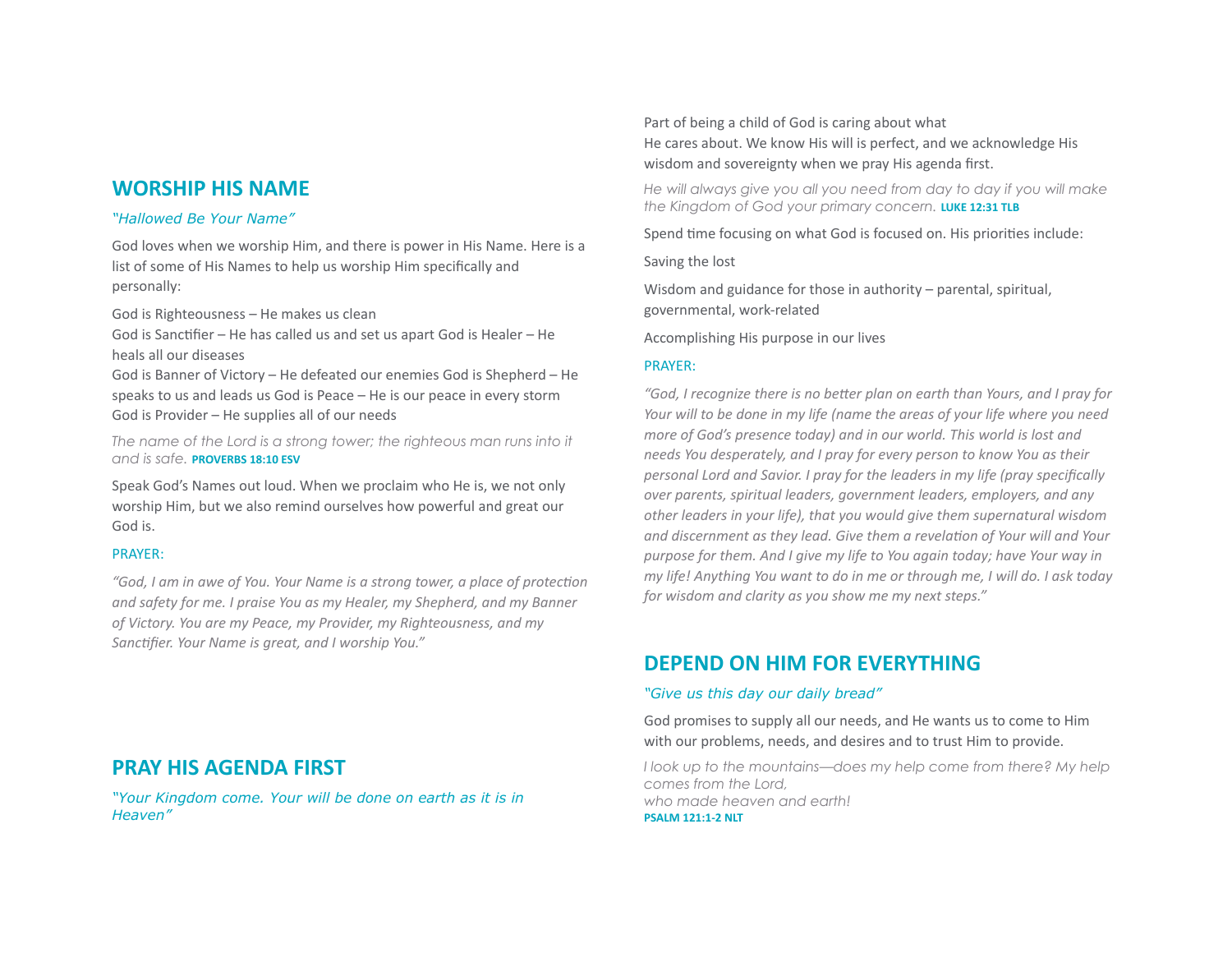Ask God for what you need today. It may help to write down the concerns weighing on your mind or the desires of your heart. You can bring them to God, and trust Him enough to hand them over to Him fully. It may help to open your hands before God to physically show you're surrender to Him. Problems can either be ours or God's; they can't be both.

#### PRAYER:

"Father, I acknowledge that everything I need today will come from You. *You made the heavens and the earth You are more than capable of handling any situation I'm dealing with, so I give it to You completely (specifically talk to God about what is on your mind and heart right now* and give it to Him). I look to you to help me, sustain me, and give me Your *piece. Remind me of Your hope and power today. Thank You in advance for*  taking care of my needs."

"God, thank You so much for offering me the gift of forgiveness. Show me any areas in my life that I need to bring before You in order to receive *forgiveness and healing. I confess that I have been struggling with sin (talk* to God about any areas of sin in your life), and I know that You want me to be clean again. Please forgive me for my sin. Thank You for showing me *unfailing grace. As You have so freely forgiven me, I also want to freely forgive others. Please help me let go of all of my offenses. I release to You those* who have hurt me, and I trust You to handle those situations *according to Your perfect will."* 

## **ENGAGE IN SPIRITUAL WARFARE**

#### *"And do not lead us into temptation, but deliver us from the evil one"*

Spiritual warfare can seem difficult to understand,

but the Bible makes it very clear that we have an enemy who is trying to steal from us, kill us, and destroy us. As we pray, we take our stand against the enemy and fight from a place of victory through Jesus as we're empowered by His Holy Spirit. There is power in God's Word, and every lie the enemy has told us can be replaced with God's truth.

*For our struggle is not against flesh and blood, but against the rulers, against the authorities, against the powers of this dark world and against the spiritual forces of evil in the heavenly realms.*  **EPHESIANS 6:12** 

By recognizing that the enemy wants to destroy you, you can shed light on his lies and claim God's truth over your life. Ask God to show you any lies your believing or areas of warfare happening in your life. Ask Him to expose the enemy and to help you understand and receive His truth. Simply speaking the Name of Jesus has great power in the spiritual realm.

## **FORGIVE AND BE FORGIVEN**

#### *"Forgive us our debts, as we forgive our debtors"*

God has offered us complete forgiveness, and we can receive it at any time. When we turn away from our sins and receive His forgiveness, our hearts are more prepared to forgive others as well.

*If we confess our sins, He is faithful and just and will forgive us our sins*  and purify us from all unrighteousness. **1 JOHN 1:9** 

Ask God to check your heart and life and show you areas where you might need to ask for forgiveness from Him. Then, it is your turn to forgive those who have offended you. We can even choose to forgive people in advance. Ask God to forgive you and to help you forgive others.

#### PRAYER: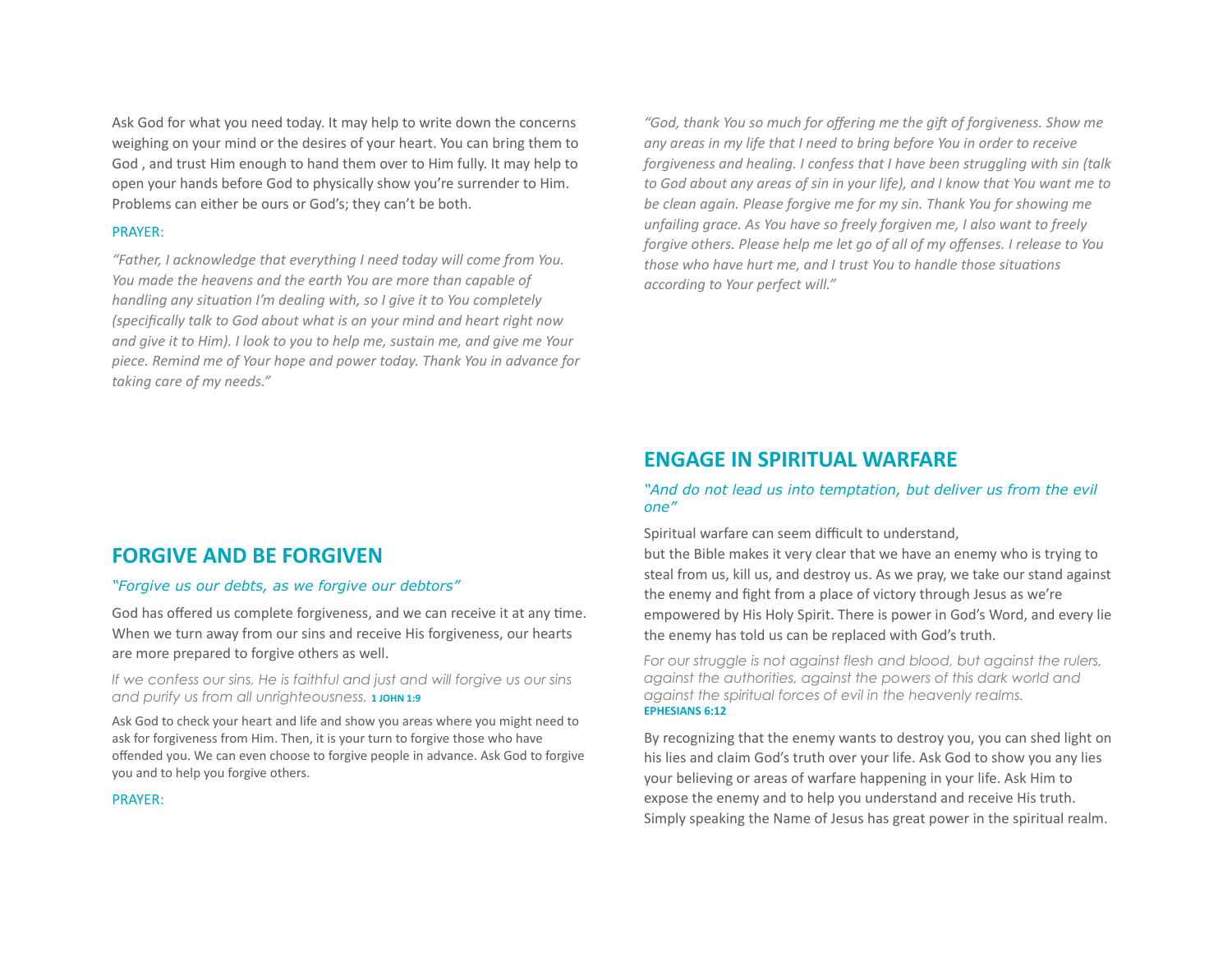The Bible tells us in James 4:7 that if we resist the devil, he will flee from us. Through prayer, we can resist him and walk forward in freedom.

#### PRAYER:

"God, I recognize that my struggles today aren't against the people or *circumstances around me, but against the enemy. Please help me to see how the enemy is lying to me. Help me to recognize his lies, take them captive, and make all of my thoughts obedient to the truth of Your Word (list out any specific areas God shows you where you have believed a lie* that needs to be replaced with His truth). While the enemy wants to *destroy* me, I know that You came to give me life to the fullest. I speak the *name of Jesus over my life and declare that no weapon formed against me* will prosper. I don't have to fear the enemy because the One who is in me is *greater than the one who is in the world."* 

# **EXPRESS FAITH IN GOD'S ABILITY**

#### *"For yours is the Kingdom and the power and the glory forever."*

God is more than able to move in every situation, and ending our prayer time claiming His authority and power focuses our minds on the truth and hope of who He is and what He can do.

*Ah, Sovereign LORD, you have made the heavens and the earth by Your great power and outstretched arm. Nothing is too hard for You.* 

#### **JEREMIAH 32:17**

Remind yourself of God's limitless power and then return to praising

Him and declaring your faith in Him:

- "Yours is the Kingdom"-all authority belongs to You
- "Yours is the Power"-all mightiness flows from You
- "Yours is the Glory"-Your victory will be complete

#### PRAYER:

"Father God, nothing is too hard for You! Through Your great power, all *things are possible. All authority is Yours, all might is Yours, and I know that Your victory will be complete. You are amazing, and I worship You. I praise* 

*You for Your power and presence in my life. You are my God, and You are* worthy of all praise."



# **TABERNACLE PRAYER**

In the Old Testament, the Tabernacle was the dwelling place of God, built to His specifications, where He would meet His people. As they entered the Tabernacle, they passed through seven stations, following God's instructions, to experience His presence. Today, even though we no longer need the physical Tabernacle to meet with God, these same steps can help us connect with Him. This prayer model will take us through each station of the Tabernacle and use the purpose of each station to guide our prayers.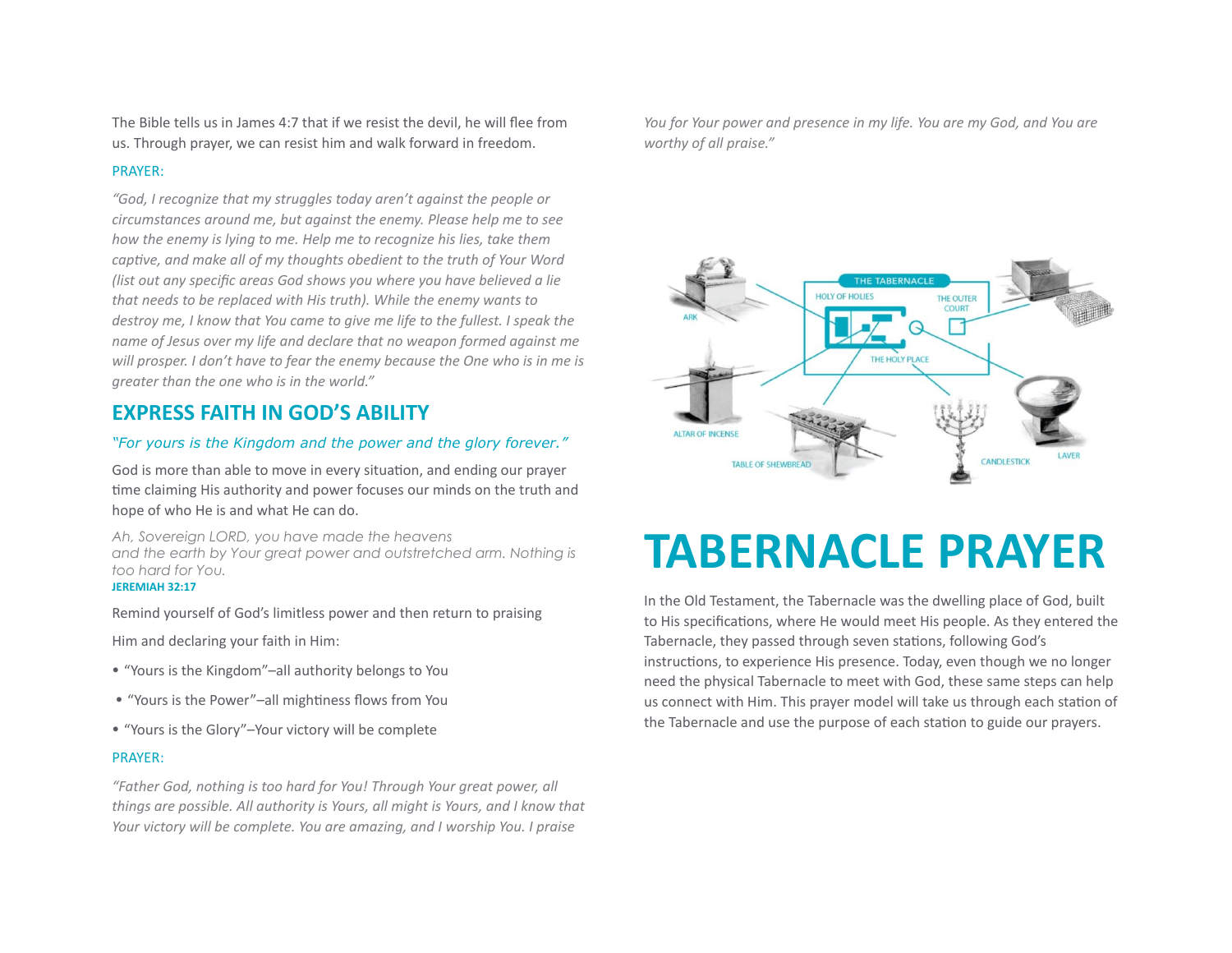## **THE OUTER COURT**

#### **THANKSGIVING AND PRAISE**

The Israelites entered the Tabernacle with thanksgiving and praise, and we start our prayer time the same way.

*Enter His gates with thanksgiving and His courts with praise; give thanks to Him and praise His name.* **PSALM 100:4** 

Spend some time really thinking about all the blessings in your life for which you're thankful. You can write down a list, sing your own song of praise, or just spend quiet moments reflecting on your gratitude and praise toward God.

#### PRAYER:

"Father God, You are good, and You deserve all my praise and more. Thank *You for the many ways You have blessed me and for watching over me (tell Him* specific things in your life that you're grateful for. Thank Him for something new that you've never thanked Him for before). I want to *experience Your presence and Your love in a fresh way today, Jesus. I thank* you that Your mercies are new every day. I thank you for Who You are and *all You have done for me."* 

In the Old Testament, everyone had to regularly bring animal sacrifices as payment for their sins. Today, we don't have to do that because Jesus paid for our sins once and for all with His blood on the cross.

*Praise the LORD, my soul, and forget not all His benefits— who forgives all your sins and heals all your diseases, who redeems your life from the pit and crowns you with love and compassion, who satisfies your desires with good things so that your youth is renewed like the eagle's.*  **PSALM 103:2-5** 

Thank God for the gift of Jesus. Thank Jesus for His sacrifice and love. Let the power of the cross and what it means for your life really settle in your spirit. In addition to expressing your gratitude, claim the power of transformation and healing that the cross of Jesus has in your life.

#### PRAYER:

*"Thank You, God, for making a way for me through Your Son. Jesus, thank You for the sacrifice You made for me on the cross. You saved me, and You* set me free. I praise You for being my Healer. You have power over all disease and harm in my life (list specific areas where you need to experience God's healing power). Thank You for being my Redeemer. You rescue me and give my life purpose. Thank You for transforming my life *with Your love, for making me new. I want to grow to be more like You (give Him access to every area of your life). Thank You for blessing me. I know You have good plans for me and all that I have comes from You (thank Him*) for specific blessings in your life)."

## **THE BRAZEN ALTAR**

THE CROSS OF JESUS

# **THE LAVER**

#### **CLEANSING AND PREPARING**

The next step in the Tabernacle was a bowl of water where people were reminded of their sinfulness and their need to be cleansed and forgiven by God. Checking our hearts and motives and surrendering our lives to God is an important part of daily prayer.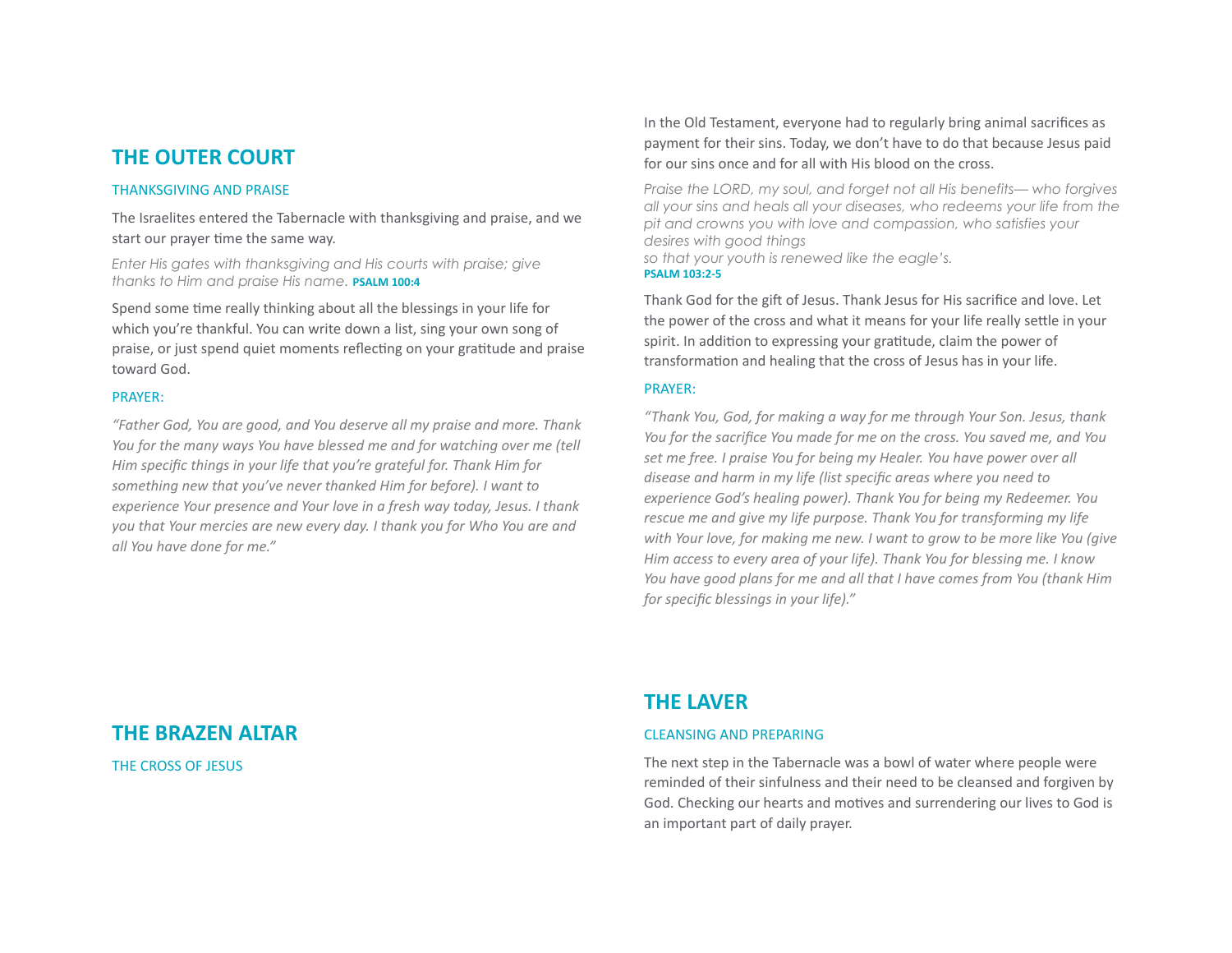*I appeal to you therefore, brothers, by the mercies of God, to present your bodies as a living sacrifice, holy and acceptable to God, which is your spiritual worship.* **ROMANS 12:1 ESV** 

Because of what Jesus did on the cross, we can confess our sins to Him and receive complete forgiveness and a fresh start. In prayer, humbly and sincerely turn away from your sins and allow God to cleanse and renew you. Then, surrender your life and every part of yourself to Him.

PRAYER: "God, I confess my sins to You and turn away from them (tell God any sin you know is in your life and confess it to Him with a sincere heart. Ask Him to show you any other areas that need His cleansing). Thank You, God, for freely forgiving me. As I turn away from my sin, I turn toward You, and *I* offer myself to You:

- *I give You my tongue, to speak good and not evil*
- *I give You my eyes, to focus on You and the needs of others*
- *I give You my ears, to be sensitive to Your voice*
- *I give You my hands, to do good for others*
- *I give You my feet, to walk in Your ways and follow Your footsteps*
- *I give You my mind, to be transformed and used by You*

*I* ask You, Lord, for the fruit of the Spirit found in Galatians 5:22-23, so that *I can grow closer to You and make a difference in the lives of others. I ask for: love, joy, peace, patience, kindness, goodness, faithfulness, gentleness, and* self-control."

# **THE CANDLESTICK**

#### THE HOLY SPIRIT

The next piece of the Tabernacle was a seven-branched golden candlestick. The fire represents the Holy Spirit and how we are called to be light in the world's darkness.

*The Spirit of the LORD will rest on him — the Spirit of wisdom and of understanding, the Spirit of counsel and of might, the Spirit of the knowledge and fear of the LORD.*  **ISAIAH 11:2** 

When Jesus left the earth, Christians were given the gift of the Holy Spirit. He calls the Holy Spirit our "advocate." We cannot do what God has called us to do without His supernatural power. It is through the Holy Spirit that God comforts us, guides us, and empowers us.

#### PRAYER:

*"Holy Spirit, I ask You to fill me up. I need Your presence in my life, guiding,*  directing, comforting, and counseling me. I know that You, Holy Spirit, are God, in the Trinity with God the Father and the Son, Jesus. You are the Spirit of Wisdom, Understanding, Counsel, Might, and Knowledge. Give me a holy fear of the Lord, helping me to be in awe of who God is and what God does. *Work in me, Holy Spirit. Teach and transform me (pray through any areas* where you feel the need for transformation today). I honor You and ask You *to* empower me with Your spiritual gifts for the good of the church."

# **THE TABLE OF SHEWBREAD**

#### THE WORD OF GOD

In the Tabernacle, a table with twelve loaves of bread represented the importance of reading God's Word for daily sustenance.

*Keep this Book of the Law always on your lips; meditate on it day and night, so that you may be careful to do everything written in it. Then you will be prosperous and successful.* 

#### **JOSHUA 1:8**

God's Word is an incredible gift and a powerful tool, and it has great relevance and impact in our prayer life.

Here is how you can incorporate God's Word into your prayer time:

Take time to read and think about the Word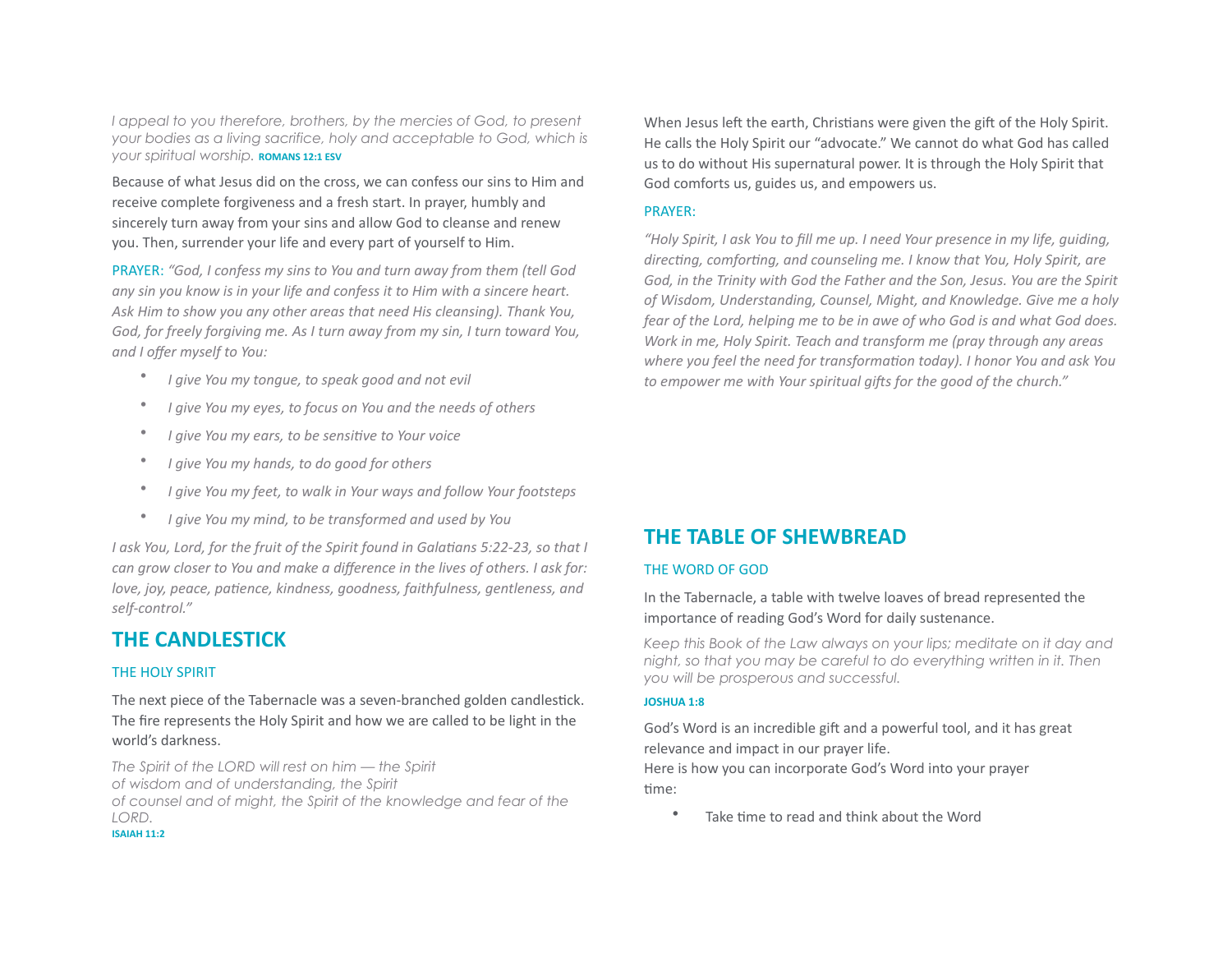- Claim God's many great promises for your life and the world around vou
- Ask Him for fresh revelation of His Word Ask Him for a Word to help you as you go throughout your day

*"Thank You, God, for giving me Your Word. I commit to reading it, and I ask You to reveal Yourself to me through it. I want to know You more. Help me to grow more in love with Your Word and to be more dependent on it. I claim* the promises You have for me, and I meditate on the truth of Your *Word* (pray any Scriptures that are on your heart or that God has given you *in* your current season). Give me fresh revelation from your Word today and *every day! I am hungry to see You more clearly through Your Word."* 

## **THE ALTAR OF INCENSE**

#### **WORSHIP**

A small altar of burning incense stood at the entrance to the Holy of Holies, where God's presence dwelled. The people of God entered God's presence as they worshipped His Names. This altar represents worship and the pleasure it gives God when we worship Him.

*The name of the LORD is a strong tower; the righteous run to it and are*  **safe. PROVERBS** 18:10 NLT

Thank God for making His presence available to you. Praise His Names and worship Him personally and specifically for Who He is and how He has moved in your life.

#### PRAYER:

*"Thank You, God, for Your presence. I know that You are here with me. I worship You and You alone. I know God, that You are:* 

*My Righteousness - Jeremiah 23:6 My Sanctifier – Leviticus 20:7-8 My* Healer - Exodus 15:26 *My Provider - Genesis 22:14* 

*My Banner of Victory - Exodus 17:15 My Peace - Judges 6:24 My Shepherd - Psalm 23:1* 

*(As you pray through the different Names of God, focus on a few aspects of* who He is that have been especially meaningful in your current season of *life.)* I know that You are always with me, God, and Your presence is life to *me. You give me breath, joy, and purpose. I love you, God."* 

# **THE ARK OF THE COVENANT**

#### **INTERCESSION**

The final place in the Tabernacle was the Holy of Holies, where God's presence dwelled. There, the priest interceded by praying on behalf of the people of God. In the same way, we intercede on behalf of those around us. 

*I urge, then, first of all, that requests, prayers, intercession and thanksgiving be made for everyone— for kings and all those in authority, that we may live peaceful and quiet lives in all godliness and holiness. This is good, and pleases God our Savior, who wants all men to be saved and to come to a knowledge of the truth.* 

#### **1 TIMOTHY 2:1-4**

We can make a difference when we spend time praying for others. Pray for those with whom you interact and connect, including:

- Those in authority leaders in church, government, family, and workplace
- Your family both immediate and extended family members
- Your church pastors, Life Group leaders, members, and missionaries
- Your community people in your city, nation, and world
- Your relationships friends, co-workers, acquaintances

#### PRAYER: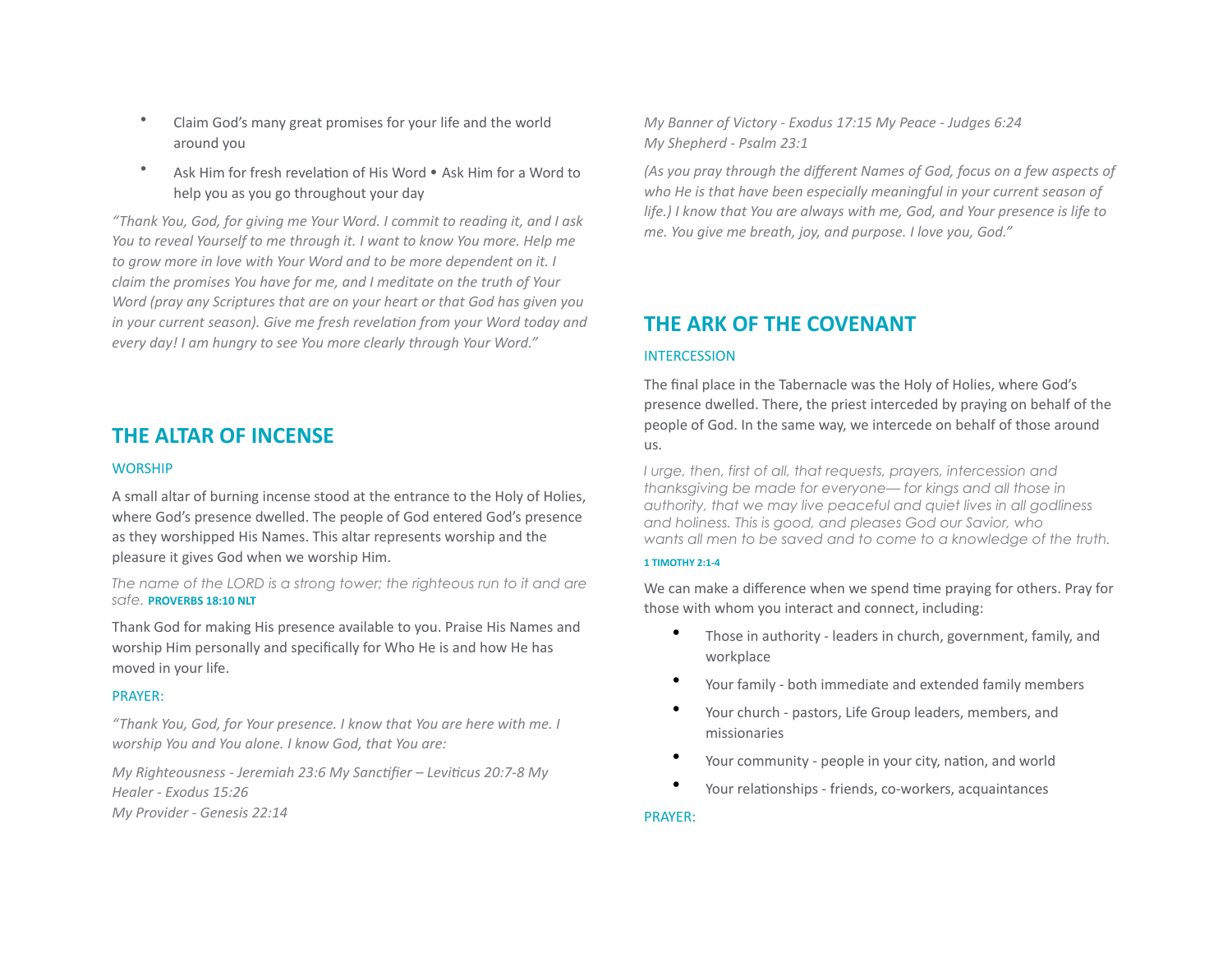*"Thank You, God, for creaBng a way through Jesus for me to have Your presence wherever I go. I want to specifically ask You to watch over those in authority* over me - my spiritual leaders, the leaders of our government, the *leaders in my family, and my employers (pray for these people by name). I* ask that You give them wisdom and grace, watch over and protect them, *help* them to know and love You more I ask You, God, to be present with my *family.* Bless them and keep them from harm (pray for any specific needs in *your family right now). For those in my family who don't know You, I ask* that You meet them where they are and quide their hearts toward You. I ask You to watch over my church, God. Give my pastor wisdom and vision, *bless the Connect Groups and everyone who steps foot into our buildings. I pray that You will bring the lost into our church, and that they will have a* positive experience and come to know You. Keep our vision rooted in who *You are and moving toward Your goals.* 

*I* ask You to watch over my city, my nation, and our world. Bring peace and *help* us all take steps toward You (name areas where you feel a burden for *your* city, nation, and the world). I pray for anyone who comes across my path to see Your light in me. I lift up my friends, neighbors, and coworkers. I *thank You for them and pray for Your blessing over them (pray for any* specific needs of others). Lastly God, I ask You to provide for my needs. I *know that You sustain me, and that You care for me. I lift up my physical, emotional, and spiritual needs to You (share the needs on your mind right now).* I lay my cares at Your feet. Thank You for loving me, choosing me, *and calling me Yours. Amen."* 

# **PRAYING SCRIPTURE**

The Word of God is one of the most valuable tools we have to build a dynamic daily prayer life. It brings power, truth, and encouragement to our prayer time.

Let's begin with King David's Psalm 23. Take a moment to read it, and then use the prayer below as a way to use the psalm to have a conversation with God. 

**SCRIPTURE:** The Lord is my shepherd, I lack nothing. He makes me lie *down in green pastures, He leads me beside quiet waters, He refreshes my soul. He guides me along the right paths for His name's sake. Even though I walk through the darkest valley, I will fear no evil, for You are with me; Your rod and Your staff, they comfort me. You prepare a table before me in the presence of my enemies. You anoint my head with oil; my cup overflows. Surely Your goodness and*  love will follow me all the days of my life, and I will dwell in the house of the Lord forever. **PSALM 23** 

PRAYER: "God, You are my Provider, and I know You will take care of me. *Thank You for quiding me to places of rest. You are my source of energy and passion. You keep me going and lead me toward a life of purpose and freedom.* I know that even when I experience my darkest seasons of difficulty and challenge, I have nothing to be afraid of because You are with *me. Your presence and power are a constant comfort to me. I know that You are preparing the way for me and that my enemies cannot touch me because You are taking care of me. I know that You have blessed me, and I thank You for choosing me and anointing me with purpose. Your blessings* are so much more than I could ask for. I know that You are good, God, and *that You are with me all the days of my life. You have chosen me, and I have chosen You, and that means I will be with You, in Your presence, forever."* 

In the following section, we will use several Scriptures and claim their promises through prayer. You can make this as personal as you like. You will find the most benefit when you pray the Scriptures that God is showing you in His Word and that are connecting with you personally in your current season of life.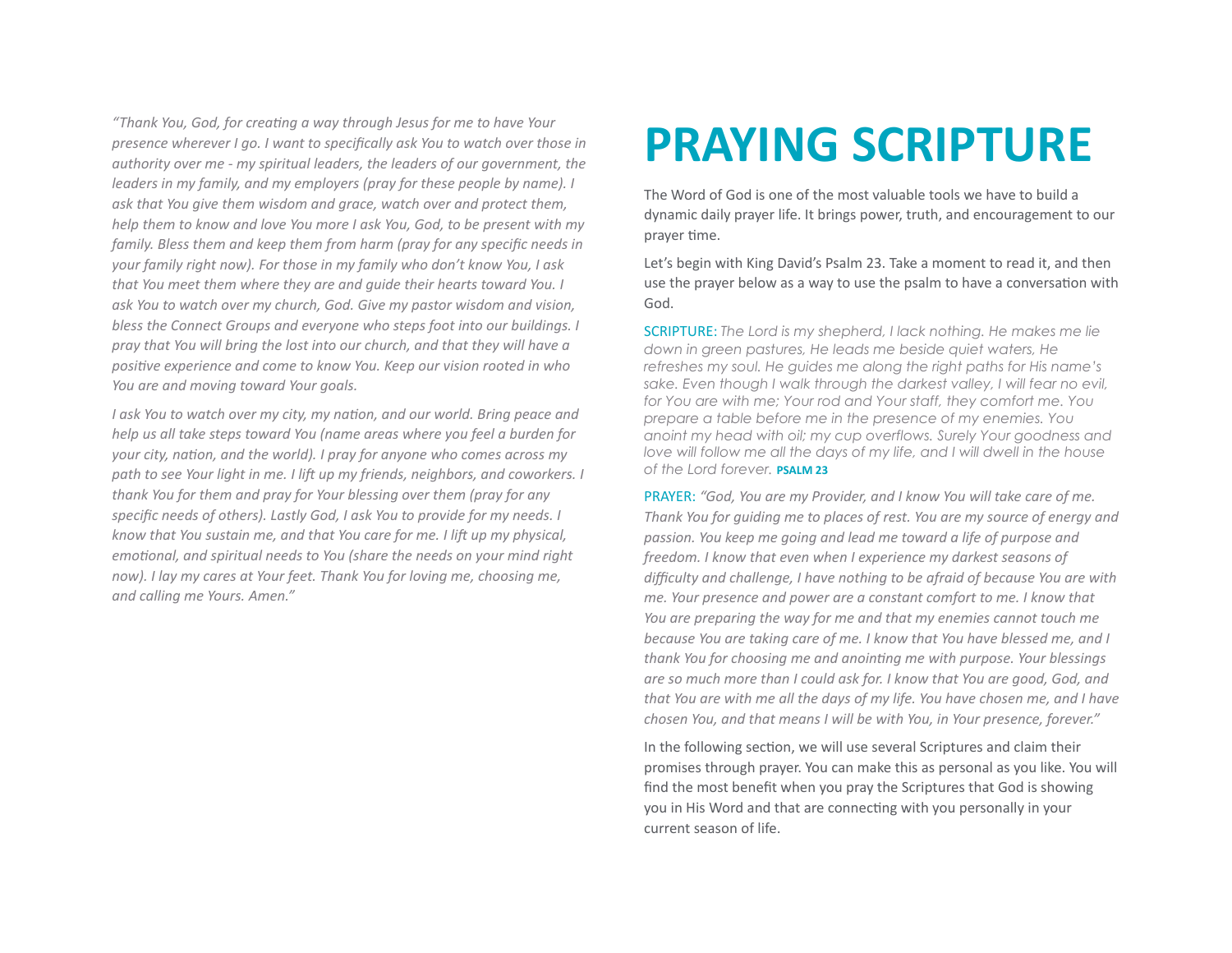**SCRIPTURE:** Come near to God and He will come near to you. JAMES 4:8

PRAYER: "Heavenly Father, You have promised that if I draw near to You, *You will draw near to me. I need more of Your presence today, and I am drawing near to You through prayer, worship, and reading Your Word. I open* my heart to You and ask You to be near to me and change me to be *more like You."* 

SCRIPTURE: *Search me, God, and know my heart; test me and know my anxious thoughts. See if there is any offensive way in me, and lead me in the way everlasting.*  **PSALM 139:23-24** 

PRAYER: "Father God, I ask You to search my heart. If You find anything in *me that is offensive, please show me and help me remove it from my life.* Lead me to live a life that draws people to You. Help me live my life on earth *in a way that impacts eternity."* 

**SCRIPTURE:** But seek first His Kingdom and His righteousness, and all *these things will be given to you as well. MATTHEW 6:33* 

PRAYER: "Your Word tells me that if I seek first Your Kingdom and Your righteousness, You will lead me to a life of blessing, purpose, and freedom. I am Yours today, God, and I give this day to You. Help me to focus on Your priorities first, sharing Your love and making Your Name known. I know that by focusing on You rather than myself, I will receive joy and peace."

SCRIPTURE: Humble yourselves before the Lord, and He will lift you up. **JAM ES 4:10** 

PRAYER: "God, You have promised that if I humble myself before You, You will lift me up. I recognize today that I cannot succeed on my own, and I *need You in every moment. I humble myself before You, and I ask You to work in and through me today. My time, efforts, thoughts, and words are Yours* today (name specific parts of your day and give them to God). Use me for Your purposes, Lord. I trust that You will be with me and lift me up."

**SCRIPTURE:** For the Spirit God gave us does not make us timid, but *gives us power, love and self-discipline.*  **2 TIMOTHY 1:7** 

PRAYER: "Father, I know You have not aiven me a spirit of fear or timidity, *but* one of power, love, and self-discipline. When my mind feels out of *control, I pray that You will renew my spirit and let power, love, and selfdiscipline fill me. Help me to look more like You every day. I declare that anything that is not of You has to leave me in Jesus' mighty Name. I proclaim* that *I* do not have a spirit of fear, but *I* have a sound and healthy *mind."* 

**SCRIPTURE:** And we know that in all things God works for the good of *those who love Him, who have been called according to His purpose.*  **ROMANS 8:28** 

PRAYER: "God, You promise me in Your Word that in all things You work for *my* good. Right now, there are circumstances in my life that don't feel good and that I can't see an ounce of good in (talk to God about the specific situations that are causing you difficulty or pain). Even though this is how I *feel, I choose to believe Your truth over my feelings. When you say You will work in all things for my good, I believe You. Even in situations that seem hopeless, I know You are working on my behalf and that You want more for me than I could ever want for myself. Thank You for having a purpose for me and for working all my life circumstances for good."* 

**SCRIPTURE:** Trust in Him at all times, you people; pour out your hearts to *Him, for God is our refuge.*  **PSALM 62:8** 

PRAYER: "Father, in Your Word You invite me to pour out my heart to You. *You are my refuge, and I know that anything I think, feel, or do is ok to bring* to You. Knowing that You are a safe place for me, I come to You and *give You everything on my heart (talk to God about the specific things that are* on your heart today). From what is worrying me to what is delighting *me, what I hope for to what I'm afraid of, I bring it all to You because I know I can trust You. Help me and quide me in every area, in Jesus' Name."* 

SCRIPTURE: The Lord will open the heavens, the storehouse of His *bounty, to send rain on your land in season and to bless all the work of <u>your hands</u>*. **DEUTERONOMY 28:12** 

**PRAYER:** "Lord, I believe You have everything I need and You want to bless *me. You tell me in Your Word that You will open the heavens to bless the*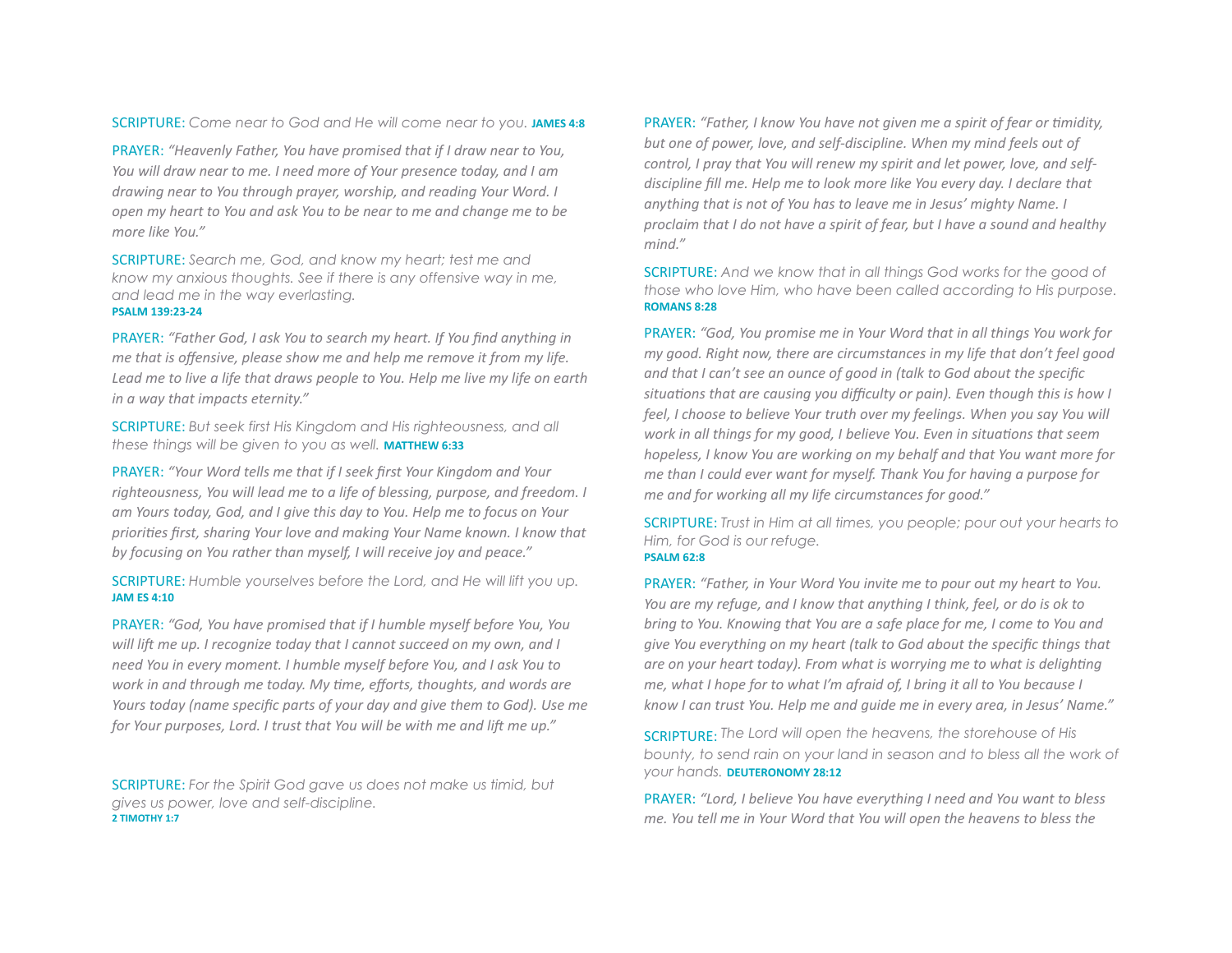*work I do. I know that without You, I can do nothing. I ask that You will open the heavens and pour out Your blessings and power over me. I give my* work and my efforts to You and I ask You for favor and blessing in anything my hands touch (surrender specific efforts to Him). May it be for *Your glory alone so that others may see Your power and goodness at work."* 

**SCRIPTURE:** For I am convinced that neither death nor life, neither *angels nor demons, neither the present nor the future, nor any*  powers, neither height nor depth, nor anything else in all creation, will *be able to separate us from the love of God that is in Christ Jesus our* 

#### *Lord.* **ROMANS 8:38-39**

PRAYER: "God, I am in awe of Your love for me. You are so great, and I am so small, yet You love me fully. I remind my soul today that nothing can separate me from Your love— I am so grateful! There is nothing I can do to win or lose Your love; You love me without condition. Because I know *nothing* on earth, in time or space, or anything in existence can separate *me from Your love, I will live confidently and peacefully knowing I have* always been and will always be fully loved by You."

SCRIPTURE: "No weapon forged against you will prevail, and you will *refute every tongue that accuses you. This is the heritage of the servants of the Lord, and this is their vindication from me," declares* 

the Lord. **ISAIAH 54:17** 

PRAYER: "Lord, I know that no weapon raised against me will succeed *because I am Your child. I feel pressure in my life right now, and sometimes I* feel as though life will overcome me (talk to God about the concerns *weighing on you).* Even though I feel this way, in faith, I claim Your promise *that no weapon can overcome me and that any accusations that come against me will be silenced. This truth is verified by Your love and saving power in my life."* 

SCRIPTURE: *Do not be anxious about anything, but in every situation, by prayer and petition, with thanksgiving, present your requests to*  God. And the peace of God, which transcends all understanding, will *guard your hearts and your minds in Christ Jesus.*  **PHILIPPIANS 4:6-7** 

PRAYER: 

*"Father, my heart feels anxious (tell God what is giving you anxiety). I don't like this feeling, but I'm thankful I can come to You and receive peace. You invite* me to replace my anxiety with prayer, and even though my mind and *heart are racing, I'm coming to You knowing that You provide healing and calm for my soul. Thank You for giving me breath and life. I thank You that I* am fearfully and wonderfully made in Your image. I lay down all worries, all *my* physical and mental anxiety, and any attempt at trying to control it all *(tell Him the things you are laying down right now). I surrender it all to You. I* need You. *I* need Your peace that transcends my human understanding. *Even* if things are unstable around me, I pray that Your peace will be *evident in my heart and my life. Guard my heart and mind, God. I trust that* You are faithful, and I receive Your peace in my life today."

SCRIPTURE: "For I know the plans I have for you," declares the Lord, *"plans to prosper you and not to harm you, plans to give you hope and a future. Then you will call on me and come and pray to me, and I will listen to you. You will seek me and find me when you seek me*  with all your heart." **JEREMIAH 29:11-13** 

PRAYER: "My God, I try to make so many plans for my life, but I know Your plans for me are best. You tell me that You have plans for me to prosper and have hope and a future. Thank You for loving me enough to have a plan for my life. You have promised me that when I call on You, You will *listen to me. Thank You for listening when I pray. I am confident knowing that I serve a God who cares about my life. I want to find You every day,* and You say that if I seek You with all my heart, I will find You. Thank You for showing me the way to You. I lay my plans down at Your feet and receive *Your plans for me (mention your plans and lay them down before God). I know that You see the big picture and You know what is better for me than I* do. I trust You, and I ask You to guide me toward Your plans."

SCRIPTURE: "Never will I leave you; never will I forsake you." **HEBREWS 13:5** 

PRAYER: "Father, I am so comforted by the fact that You will never leave *me. You are always with me, and I am safe with You. As I go through my life* and take on each new situation, I'm comforted by knowing I'm not alone *because You are by my side. Help me feel Your presence. When I feel uncertain or afraid, I pray You will comfort me through Your Holy Spirit and*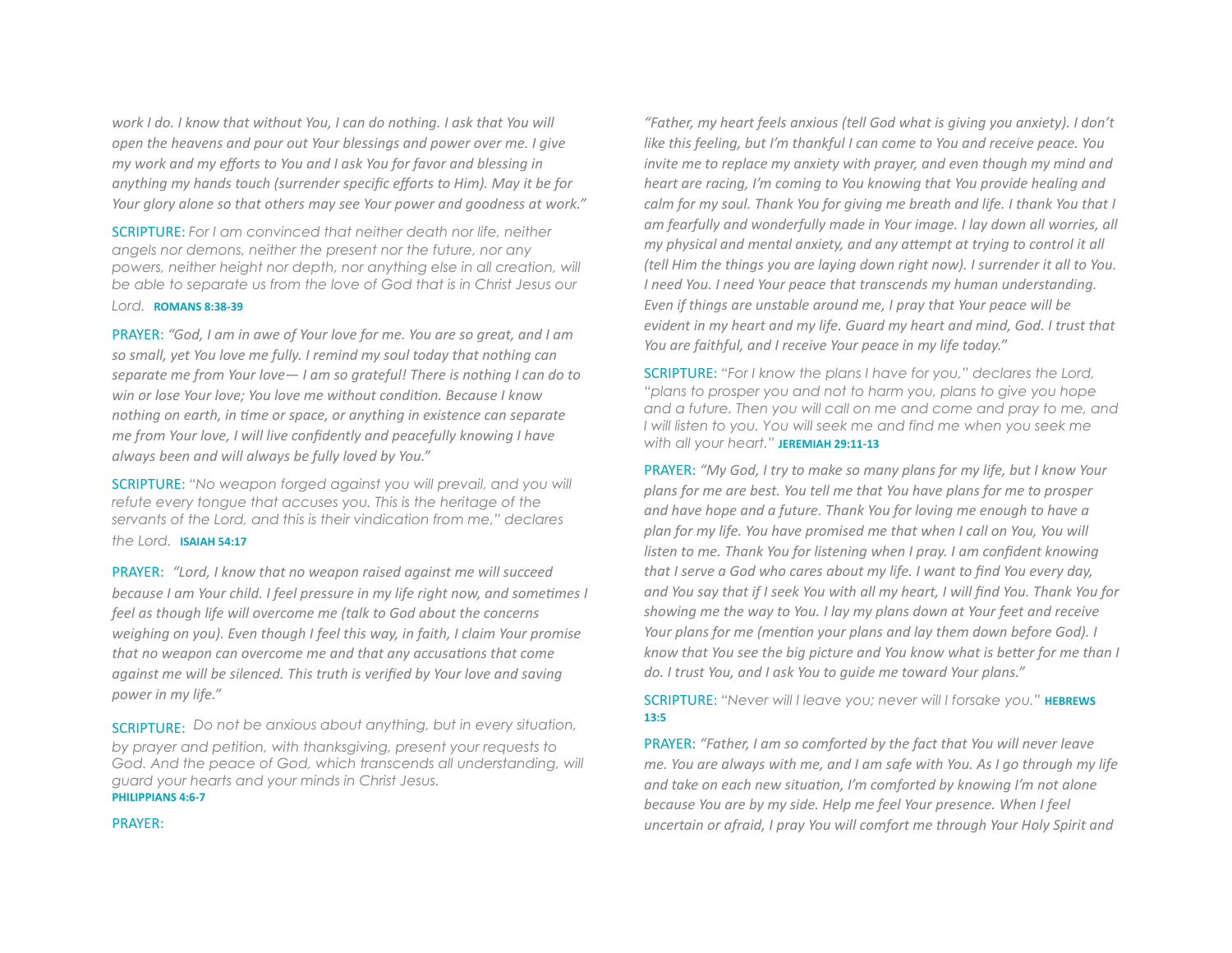*remind* me that I am never alone because You, the Almighty God, have *promised to always be with me."* 

SCRIPTURE: Come to me, all you who are weary and burdened, *and I will give you rest. Take my yoke upon you and learn from me, for I am gentle and humble in heart,* 

*and you will find rest for your souls. For my yoke is easy and my burden is light.* 

#### **MATTHEW 11:28-30**

PRAYER: "Lord Jesus, I am so tired and worn out (tell God the areas that *you're tired and weary).* I feel exhausted mentally and physically. Life feels *hard, and I feel like I can't keep up my current pace. You invite me to come to You when I am weary, and I fall at Your feet desperate for rest, peace,* and perspective Show me where I am trying to do things on my own. Show *me* where I need to rest instead of strive. Teach me Your ways. Show me *how to walk in gentleness, humility, and rest. I know Your ways are higher than* my ways, and I pray that You will transform my heart and mind to be *more like You."* 

SCRIPTURE: Whoever dwells in the shelter of the Most High will rest in *the shadow of the Almighty. I will say of the Lord, "He is my refuge and my fortress, my God, in whom I trust.*" **PSALM 91:1-2** 

PRAYER: "God, I claim that I dwell in Your shelter, the Most High God, and I *rest in Your shadow, the Almighty One. I claim that You alone are my refuge* and fortress. You are my God and I trust You. When I face anything that *brings* me uncertainty or fear (confess these things to Him), I know that I *can come to You as my safe place. Thank You for Your strength and* protection in my life."

**SCRIPTURE:** The Lord is trustworthy in all he promises and faithful in all *he does. The Lord upholds all who fall and lifts up all who are bowed down.*  **PSALM 145:13-14** 

PRAYER: "Almighty God, as I claim the promises in Your Word through my *prayer time, I praise You for Your character. Trustworthy, faithful—that is Who You are.* I thank You that I can trust You to be faithful to me. I know *that* when I come to You with humility and a surrendered heart that You will *lift me up."* 

# **THE PRAYER OF JABEZ**

*Jabez cried out to the God of Israel, "Oh, that You would bless me and enlarge my territory! Let Your hand be with me, and keep me from harm so that I will be free from pain." And God granted his request.* 

#### **1 CHRONICLES 4:10**

The Prayer of Jabez is a helpful model of a prayer we can pray every day.

### **BLESSING**

Jabez begins his prayer by asking God for His blessing. We need more of God's blessing to be better equipped to make a difference for His Kingdom. We need more provision, more spiritual gifting, more wisdom, so that we can bless others with what God has given us. James 4:2-3 tells us, "You do not have because you do not ask God. When you ask, you do not receive,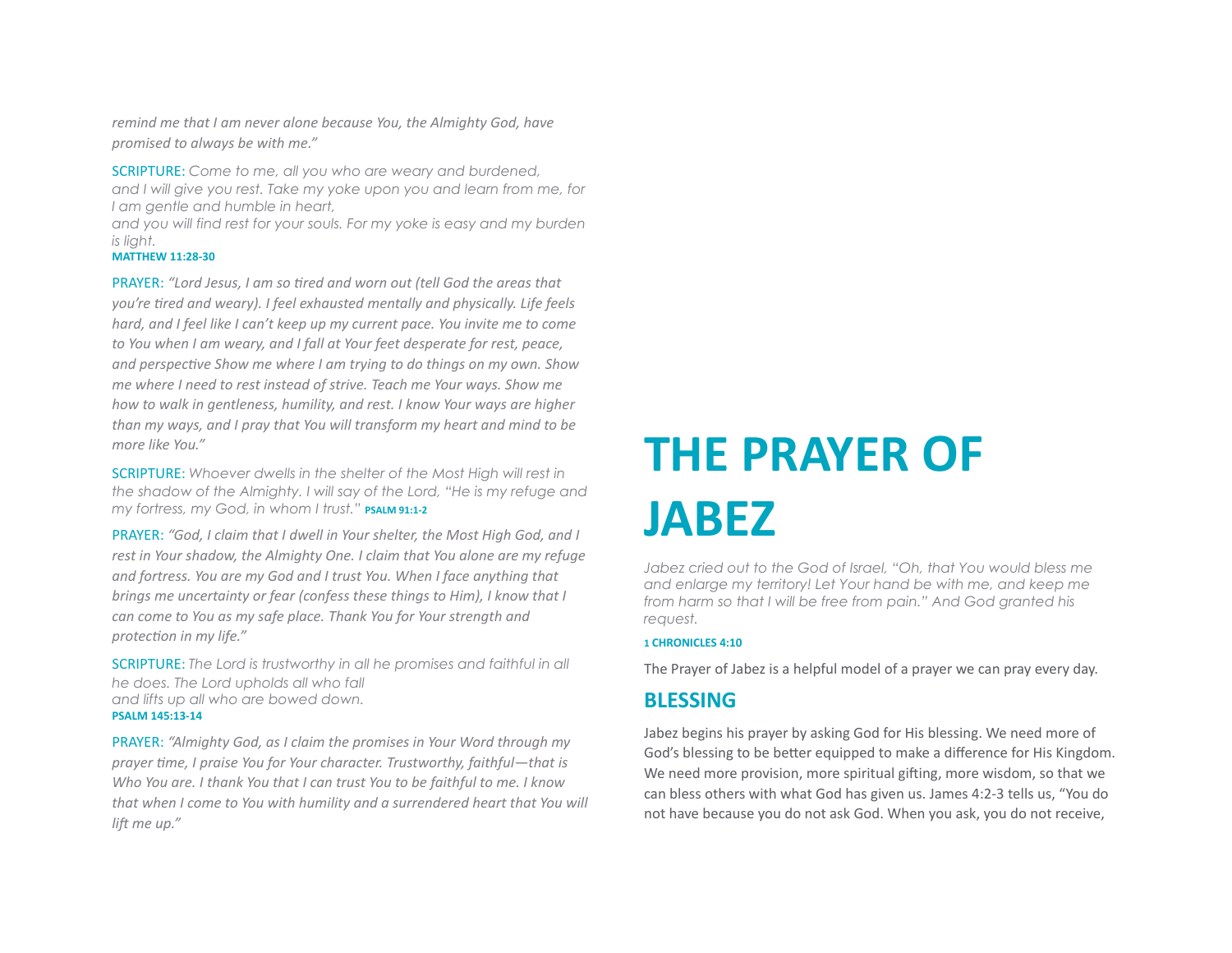because you ask with wrong motives, that you may spend what you get on your pleasures." God wants to bless us, but He is often waiting for us to ask with the right heart. We have a big God, and we can be bold in asking for His blessing. As James points out, God sees our heart, and when we ask for blessing with the motivation not only to help ourselves but to help others, this gets His attention.

#### "Oh, that You would bless me..." **1 CHRONICLES 4:10**

Ask God for His blessing. Recognize your need for His provision, and set your heart toward wanting more than you need so that you can be a blessing to others.

PRAYER: "Father God, I pray that You would bless me with more than I need *so that I can bless others. I pray for more provision, that You would equip me to give generously to others and meet their practical needs in Your Name.* I ask You to give me greater spiritual gifting so that I can strengthen *the church and be more effective for the Kingdom of God. I pray for an abundance of wisdom and discernment so that I can point others to You* and make decisions that honor You. Help me keep Your generous blessings *in perspective, so that I never become self-serving but stay focused on using* what You've given me to serve other people."

### **INFLUENCE**

Next, Jabez asks for more influence. As God's blessings increase in our lives, we ask for and experience greater opportunity to influence the world around us for Him. God has the power to bless us greatly, and He also has the power to open doors the power to open doors of opportunity for us to make a difference. We want to walk through doors that only He can open, and He responds when we specifically ask Him to give us more influence for His Name.

#### *"Enlarge my territory..."* **1 CHRONICLES 4:10**

Pray for more influence. Knowing that God can make a way, trust in Him to open doors and lead you on the best path for your life and for His glory.

PRAYER: "God, make me effective in my sphere of influence, and open new *doors* for me to be able to influence and reach even more people (name any particular areas where you'd like to have more influence). Help me to be a *good steward of the responsibility You've entrusted to me. I pray for greater* territory to impact for Your glory."

## **PRESENCE**

In order to have lasting influence, we need God's presence in our lives. Through His power at work within us, God can do more than we could ever ask or imagine (Ephesians 3:20). As we ask for blessing and influence, we also need to ask for His presence as Jabez did so that we are not operating out of our own strength but through the presence and the hand of our Almighty God.

#### *"Let Your hand be with me..."* **1 CHRONICLES 4:10**

In humility, acknowledge your need for God's presence. Depend on Him and ask for more of Him in your life today.

PRAYER: "Lord, I know that without You, I am nothing. I cannot do what *You've called me to do on my own.* I am desperate for Your presence in my *life.* I depend on You completely. I recognize that the same Spirit who raised *Christ Jesus from the dead lives in me. Through the power of Your Spirit, I* pray that You will help me succeed in the opportunities You've given me. Thank You for being with me. I would never want to face today without *You."* 

### **PROTECTION**

Finally, Jabez asks the Lord to protect him. If we are influencing the world for Jesus, we must understand the enemy will try to stop us. This leads us to pray that God will not only help us if the enemy attacks, but that He will protect us from the enemy attacking us in the first place. Jesus has already won the victory so we don't need to fear destruction. God promises to be with us and protect us, and because He is with us we have nothing to fear.

"Keep me from harm" **1 CHRONICLES 4:10** 

Trust God to protect you. Tell Him specific areas where you feel the need for His protection and ask Him to cover areas that you can't yet see.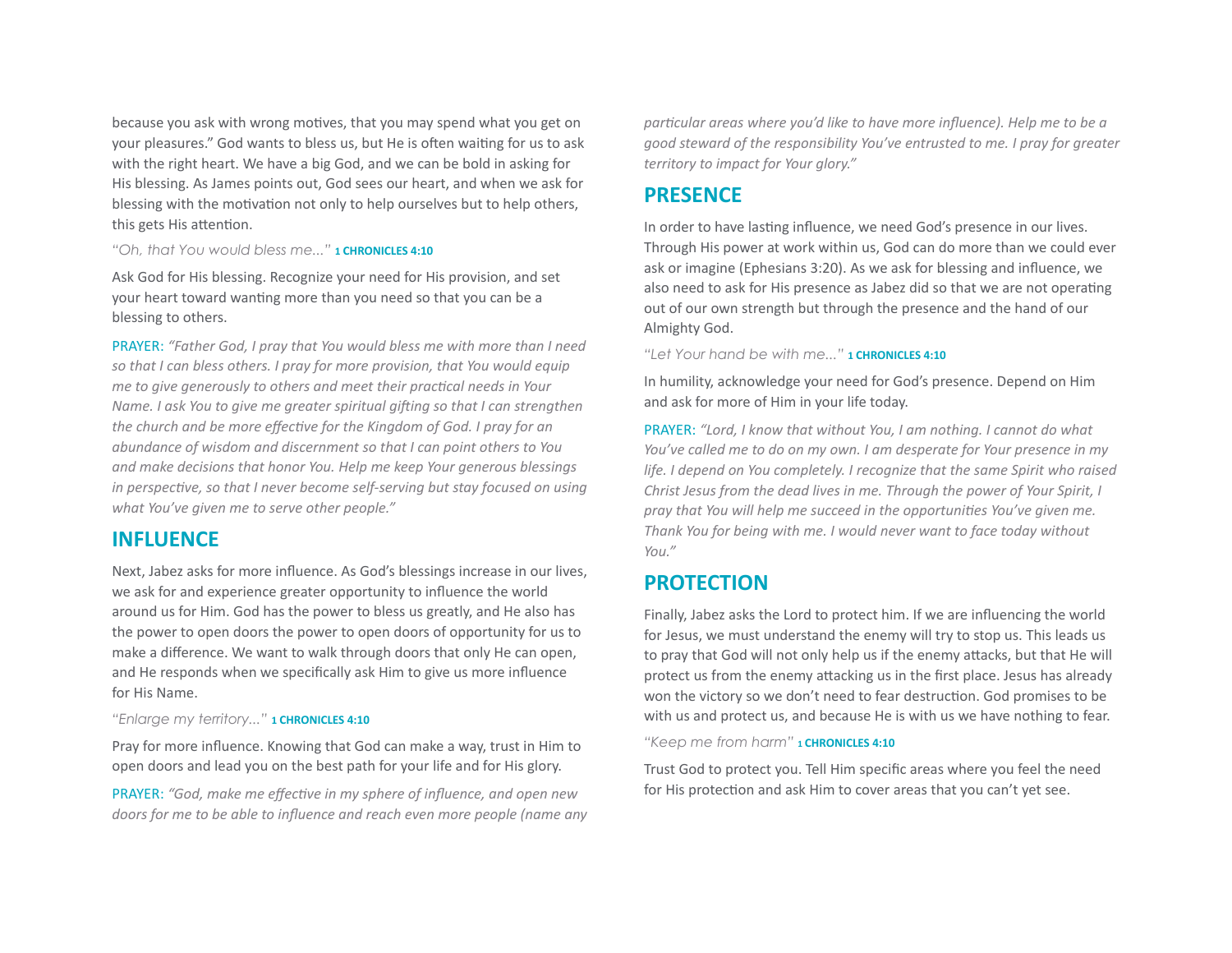PRAYER: "God, as I walk out the purpose You have for my life, I pray that *You will stop any and every attack of the enemy against me. Please protect my body, my mind, and my emotions. Don't let the enemy get a foothold in my* life. *I* pray, too, that You will protect my family and community from *harm.* I know that the One who is in me is greater than the one who is in *the world, so I have nothing to fear. Thank You for watching over me. I love You and I trust You."* 

# **WARFARE PRAYERS**

Prayer is not only communion with God; it is also confrontation with the enemy. When Jesus was on the earth, He came face-to-face with the devil when He was tempted in the wilderness (see Matthew 4 and Luke 4), and every time the enemy tried to tempt Him, Jesus responded with a reference from the Bible. He used the Sword of Truth to defend Himself from the enemy's attacks. Consider that in these exchanges, Jesus didn't confront the devil as God. He confronted the devil as a man with the Word of God. We should do the same thing.

These spiritual warfare prayers and verses are examples we can use and adapt to our specific situations when we or someone we know is under attack from the devil.

# **THE ARMOR OF GOD**

#### Based on Ephesians 6:13-17

Knowing that we are in a spiritual battle, God provides spiritual armor and equips us to take a stand when battles come our way.

*Put on the full armor of God so that you can take your stand against the devil's schemes. For our struggle is not against flesh and blood, but against the rulers, against the authorities, against the powers of this dark world and against the spiritual forces of evil in the heavenly realms. Therefore put on the full armor of God, so that when the day of evil comes, you may be able to stand your ground, and after you have done everything, to stand. Stand firm then with the belt of truth buckled around your waist, with the breastplate of righteousness in place, and with your feet fitted with the readiness that comes from* 

*the Gospel of peace. In addition to all this, take up the shield of faith, with which you can extinguish all the flaming arrows of the evil one.*  Take the helmet of salvation and the sword of the Spirit, which is the *Word of God. And pray in the Spirit on all occasions with all kinds of prayers and requests. With this in mind, be alert and always keep on praying for all the Lord's people.* 

#### **EPHESIANS 6:11-18**

Acknowledge that you're in a spiritual battle. Then, claim the protection God has given you by praying through the different pieces of armor described in Ephesians 6.

PRAYER: "Thank You, Lord, for my salvation. I receive it in a new and fresh way from You, and I declare that nothing can separate me from the love of *Christ and the place I have in Your Kingdom. I wear Your righteousness* today against all condemnation and corruption. Cover me with Your *holiness and purity—defend me from all attacks against my heart. Lord, I* put on the belt of truth. I choose a lifestyle of honesty and integrity. Expose the lies I have believed, and show me Your truth today. I choose to live for *the Gospel in every moment. Show me where You are working and lead me to it. Give me strength to walk daily with You. I believe that You are* powerful against every lie and attack of the enemy and I receive and claim *your power in my life. Nothing is coming today that can overcome me because You are with me. Holy Spirit, show me the truths of the Word of* God that I will need to counter the traps of the enemy. Bring those *Scriptures to mind today. Finally, Holy Spirit, I agree to walk in step with You in* everything as my spirit communes with You in prayer throughout the *day."* 

# **THE WEAPONS OF WARFARE**

#### Based on 2 Corinthians 10:4-5

When we are aware of spiritual warfare, we can be active in praying through it. God has given us victory and power to fight through the blood of Jesus. 

*The weapons we fight with are not the weapons. of the world. On the contrary, they have divine power to demolish strongholds. We demolish arguments and every pretension that sets itself up against*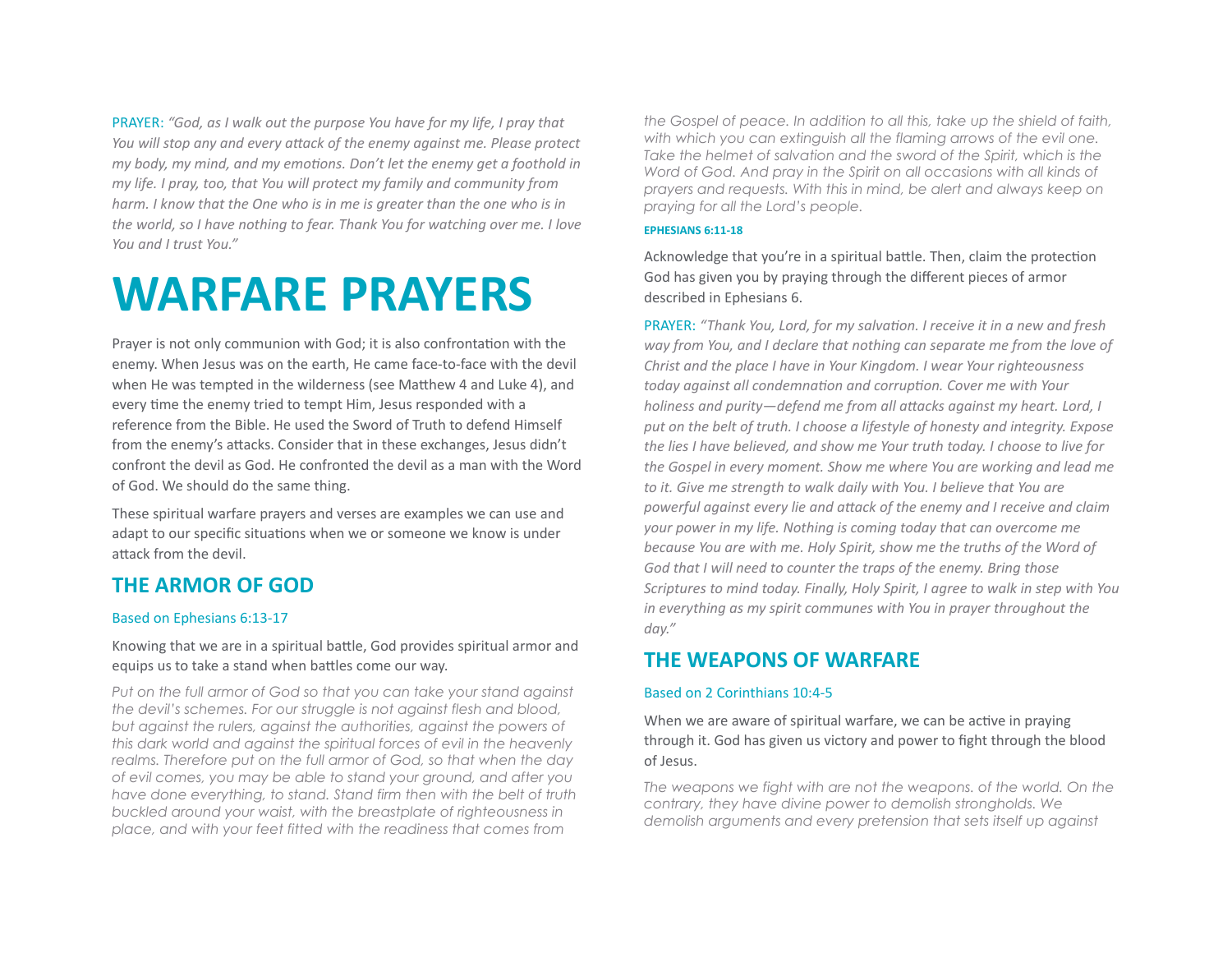*the knowledge of God, and we take captive every thought to make it obedient to Christ.* **2 CORINTHIANS 10:4-5** 

You can PRAY AGAINST anything that comes against the truth of God and His Word to bow to the Name of Jesus. Take a bold stand, praying specifically and confidently through God's power and His Spirit.

PRAYER: "Father, Your Word says that no weapon formed against me will *prosper* (Isaiah 54:17), and I declare it in Jesus' Name. Your Word says that trouble will not arise a second time (Nahum 1:9). So, I declare in Jesus' *Name that satan cannot make trouble for me again, like he has in the past. I* declare in the Name of Jesus that all of these prayers are answered and taken care of by trusting You.

*I* stand on Your Word. The enemy is driven out from me; from my home, *workplace, church family, children, and loved ones. I declare that he is not able to stand against me. No weapon formed against me will prosper, because the Spirit of the Lord is with me, protecting me. I declare these truths in the Name of Jesus. Anything that comes against me or my family that is not in line with the truth and will of God, I command to bow to the* powerful Name of Jesus. Father God, I give You all of my thanksgiving, praise, glory, honor, and worship. Thank You for loving me, making me *clean, and giving me purpose."* 

and battling in the heavenlies by asking for and claiming protection for ourselves and our families in Jesus' Name.

*But the Lord is faithful, and He will strengthen and protect you from the evil one.* 

#### **2 THESSALONIANS 3:3**

Share your thoughts and concerns with God. Ask Him for His supernatural protection. He says He will command His angels concerning you to guard you in all your ways (Psalm 91:11). Claim this promise and lay everything down before Him trusting His good plans and His power to protect you and those you love.

PRAYER: "God, I bow in worship to praise You. Thank You for making a way *for* me through Your Son, Jesus. I surrender myself completely in every area of my life to You. I submit myself to the true and living God and refuse any *involvement of the enemy in my life. I choose to be transformed by the renewing* of my mind. I reject every thought that tries to compete against *the knowledge of Christ. I pray and thank You for a sound mind, the mind of Christ. Today and every day I ask for protection over my family and loved ones;* all immediate family members, relatives, friends, acquaintances, and *myself.* I ask for protection during all of our travels. I ask You to watch over *our financial security, possessions, health, and safety (be as specific here as you like).* All that I have is Yours God, and I declare that satan cannot touch *me* or anything You have given me. I rebuke the enemy and tell him to bow to the blood of Jesus that covers me and my family. He will not take what *You have given us and we are protected and provided for by You, God, and You alone."* 

### **PROTECTION PRAYER**

**2** Thessalonians 3:3; 2 Corinthians 6:14-7:1, 10:3-5; Romans 12:1-2

We often worry about our safety and protection. When we feel this way, we can immediately come to God in prayer, pouring out our heart to Him,

# **CONFESSION PRAYER**

#### Based on Romans 10:10; James 5:16; I John 1:7-9, 3:8

Our sin separates us from God, but Jesus made a way for us to be reunited with God by covering our sin by dying on the cross. When we accept the gift of salvation we confess our sin, and as Christians, confessing and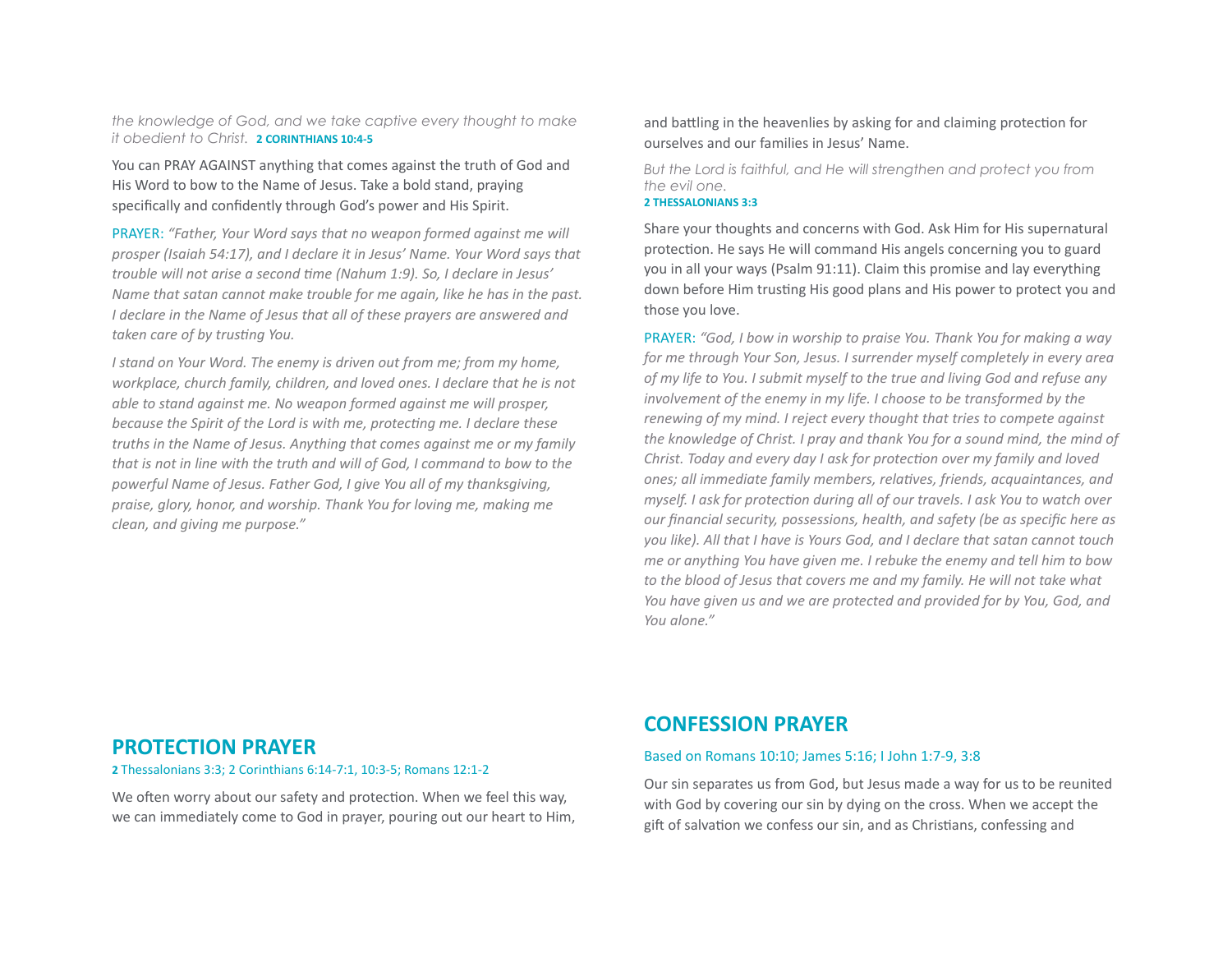repenting of sin is something we continue to do. By coming clean and repentant before God. He is able to work in our lives and transform us to be more like Him. 

*If we confess our sins, He is faithful and just and will forgive us our sins*  and purify us from all unrighteousness. **1 JOHN 1:9** 

Assume a posture of humility, and without fear of condemnation or punishment, come sincerely to God confessing your sin on a regular basis. Whether your sin feels big or small to you, your sin is still sin and affects your relationship with God. You get His attention when you tell Him your sin and turn from that sin to follow Him. After you confess, remind yourself and claim the power of the blood of Jesus in your life to wash you clean and make you new.

PRAYER: "Lord Jesus, I confess all of my sins to You. I repent and turn away *from them. I'm sorry for the wrong I have done. I confess the times I should have stepped up to do right and did nothing instead. I lay it all down at Your feet. I submit my thoughts, words, actions, and inactions to You. Thank You,* God, for forgiving and making a way for me through Your Son, Jesus.

Lord Jesus, I believe that You are the Son of God. You died on the cross for *my* sins and rose to life again on the third day. I confess all my sins and *repent. I receive Your forgiveness and ask You to cleanse me from all sin. Thank You for redeeming me, setting me free, making me holy, and giving my life purpose."* 

## **FORGIVENESS PRAYER**

#### Based on Matthew 6:14-15; Leviticus 19:18

Forgiveness can feel challenging, but God makes it clear in the Bible that He freely forgives us and we are expected to do the same for others.

*For if you forgive other people when they sin against you, your heavenly Father will also forgive you. But if you do not forgive others their sins, your Father will not forgive your sins.*  **MATTHEW 6:14-15** 

Come before the Lord with humility, honesty, and sincerity. Share the areas in your life where you need to forgive others. Even if you aren't able to settle a situation with that person, you can settle it with the Lord, letting them off the hook by forgiving them. As you choose to forgive those who have hurt or offended you, you can also praise and thank God for forgiving you when you didn't deserve it.

PRAYER: "Lord, I have a confession to make. I haven't loved others well. I *have resented certain people and have not forgiven them in my heart. God, I* know that You have forgiven me for so much, and *I* need Your help to *follow You and forgive others. In faith, I now forgive (name them). I also forgive and accept myself because You have made me new in the Name of Jesus."* 

## **PRIDE PRAYER**

#### Based on Proverbs 11:2, 16:18, 26:12; 1 Timothy 3:6

The Bible tells us that pride comes before the fall. Pride can be a very real issue in our lives, but we have the power to overcome it through Jesus.

*When pride comes, then comes disgrace, but with humility comes wisdom.* 

#### **PROVERBS 11:2**

Practicing humility requires overcoming pride in our lives. Just as you confess other sins, regularly confess your pride to God. Submit it to Him, asking Him to help you walk in humility, free of pride and self-absorption. If you feel like pride is an issue that continues to surface in your life, confess it daily and bring it before God.

PRAYFR: "Father God, I come to You in the Name of Jesus. I know pride only *keeps* me from You. I put down anything that would cause me to have pride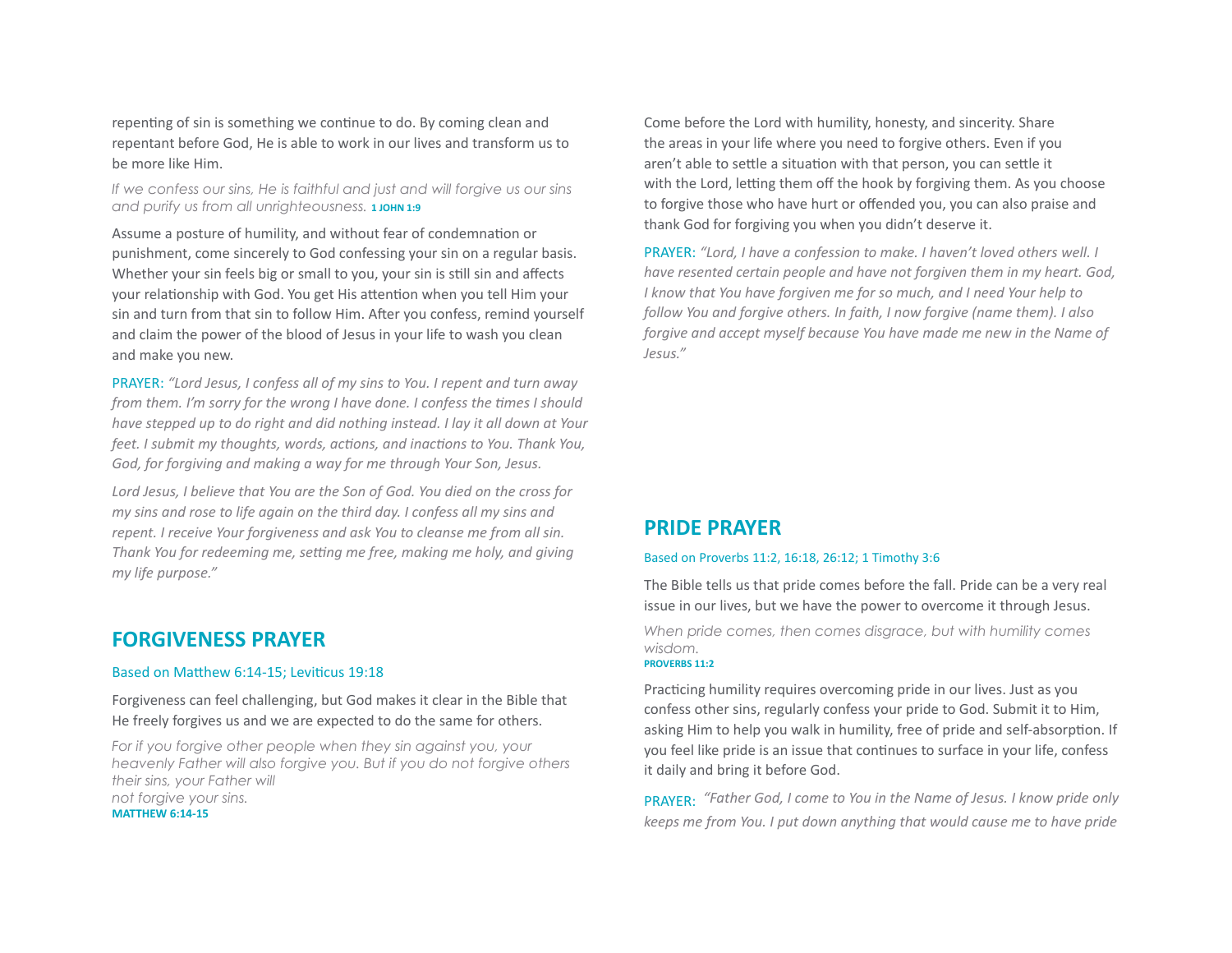*in* my heart in dealing with other people. Help me to prioritize others over *myself.* I ask you God, to remind me daily that true humility is not thinking *less of myself, it's thinking of myself less. I humble myself before You and come to You like a child."* 

Note: One of the best ways to humble ourselves is to mix prayer with fasting.

## **GENERATIONAL BONDAGE PRAYER**

#### Based on Exodus 20:4-6, 34:7; Numbers 14:18; 2 Corinthians 5:17; Romans 8:1, 12:1

Generational bondage is sin that can be passed down from generation to generation. Whether it's pride, addiction, divorce, abandonment, sexual sin, or something else, through spiritual warfare, you can claim the power of Jesus to stop the sin with your generation not passing it on to anyone else in your family.

*You shall not make for yourself an image in the form of anything in heaven above or on earth beneath or in the waters below. You shall not bow down to them or worship them; for I, the Lord your God, am a jealous God, punishing the children for the sin of the parents to the third and fourth generation of those who hate me, but showing love to a thousand generations of those who love me and keep my commandments*. *EXODUS* 20:4-6

Recognize the generational bondage that might be in your life and bring it before God. Ask for His power to defeat the sin that has affected generations of your family. Ask for it to stop right now, with you, and rebuke any sin or anything that tries to pull you away from your relationship with Christ. Pray for protection, healing, and a new path for you and your family.

**PRAYER:** "Father God, I understand that I have inherited certain *consequences from my family, and in the Name of the Lord Jesus Christ, I* proclaim Your power to break any hold of mental or physical illness, pride, *addiction, and anything else on me and my family that are a result of sin being passed down through parents, grandparents, or other family members (if specifics come to mind, talk to God about it). I proclaim that all generational sin ends here and now, and that I will not pass these on to* 

anyone in my family. Thank You, Lord, for setting me free and making a new *way for me and my family."* 

# **HEALING PRAYER**

#### Based on 1 Peter 2:24; Psalm 103:2-5; Luke 1:37

Our God is a God of miracles. Just as we read about in the Bible, we still see Him perform miraculous healing today. He is our healer, and we can confidently approach Him asking for healing for ourselves or someone we know. 

*Praise the Lord, my soul, and forget not all his benefits— who forgives all your sins and heals all your diseases, who redeems your life from the pit and crowns you with love and compassion, who satisfies your desires with good things so that your youth is renewed like the eagle's.* 

#### **PSALM 103:2-5**

In faith, ask God for healing. Proclaim His power and goodness, believing and trusting Him to take care of you or those you're praying to be healed.

PRAYER: "Father, in the Name of Jesus, I come before You asking for healing *(name yourself or someone you are praying to experience healing). My hope is in You as our healer. Your name is Jehovah Rapha, the God who heals.* Thank You that the spirit that raised Jesus from the dead lives in us.. *Nothing is impossible for You, God! Give us peace and direction as You work in our lives. In Jesus Name, Amen."* 

# **MARRIAGE PRAYER**

#### Based on Ephesians 5:25-30

God created marriage, and His design for it is good. In marriage, just as in any human relationship, we have to work to love well. We can't do this successfully in our own power. We need God, who is love Himself, to give us His Holy Spirit and to guide us in our marriage. Marriage is a picture of Jesus Christ and His bride, the Church. As Christian husbands and wives, we have the high honor to represent the love and commitment Christ has for the Church through our love and commitment to each other.

*Husbands, love your wives, as Christ loved the church and gave Himself up for her, that He might sanctify her, having cleansed her by*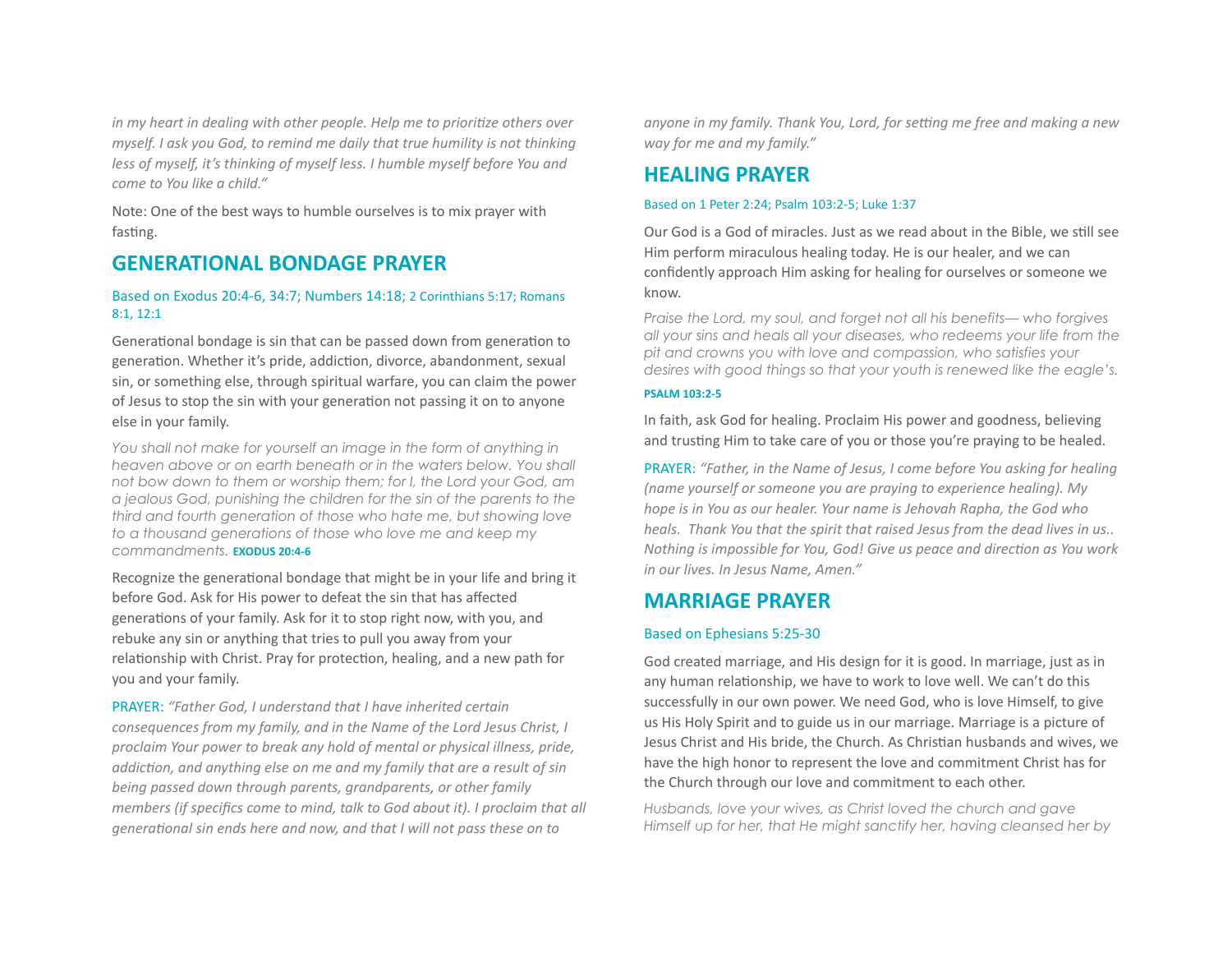*the washing of water with the Word, so that He might present the church to Himself in splendor, without spot or wrinkle or any such thing, that she might be holy and without blemish. In the same way husbands should love their wives as their own bodies. He who loves his wife loves himself. For no one ever hated his own flesh, but nourishes*  and cherishes it, just as Christ does the church. **EPHESIANS 5:25-30 ESV** 

Thank God for your marriage. Start by asking Him to help you be the best spouse you can be. Ask Him to help you love well and to see your spouse as He sees them. Then, pray for your marriage, asking God to use your marriage to impact the world for Him. Ask Him for protection physically, spiritually, and emotionally. Pray for unity in your marriage and wisdom from Him about how to live your lives as one. Bring to Him anything in your marriage that concerns you, and trust Him to work on your behalf.

PRAYER: "Thank You, God, for loving us, and for creating marriage to be an *illustration of Your love for us here on earth. Help me, God, to love my* spouse (call them by name) the way You love me. Help me to listen to my spouse, give honor, and put my spouse before myself. Protect us physically, *mentally, emotionally, and spiritually. We ask You to build greater unity between us, make us stronger as a couple, more devoted to one another* and to You. Use us God, build us up to be an example of what Godly *marriage can look like. Use us together to do more than we could ever do* apart. We ask for greater influence and more impact on the people around us. We ask you to work through us in the lives of our friends, family, and *even those far away. Fill us with Your Holy Spirit and move through us to bring* those far from You closer, so that they can have an encounter with the Living God, who seeks and saves the lost, and who sets us free and gives us *purpose.* 

We choose as a couple to love You first, God. We put our relationship with *You before anything and everything else. We confess our need for You.* Thank You for bringing us together. We choose to love one another today and every day. Thank You for our marriage. We ask You to bless it, build it, and be present in it always."

# **PRAYING FOR THOSE WHO NEED GOD**

God desires everyone to know Him. He says in His Word that He would leave the 99 to go after the one who doesn't Know Him. As followers of Christ, we are called to partner with Him praying for those who don't know Him to come to know Him.

# **ASK THE FATHER TO DRAW THEM TO JESUS**

God draws people to Him. It's not something we can make happen out of our own efforts, so we need to be faithful in praying that the Father would draw those He's placed on our hearts to Jesus.

*No one can come to me unless the Father who sent me draws them...*  **JOHN 6:44** 

Think about the people you know who are far from God. Let your heart be open to God and anyone He may bring to your mind. It may help to write down their names as you focus on praying for them.

PRAYFR "Father, I pray for the people around me (list specific names), that you would supernaturally draw their hearts to you. Send your Holy Spirit to *them, and give them the desire to give their lives to You. Help them to recognize their longing for more in life as a spiritual thirst only you can quench. Open their ears to hear your voice."* 

## **BIND THE SPIRIT THAT BLINDS THEIR MINDS**

The truth can be right in front of some people, and they still can't see it because something is in the way blocking their view of God.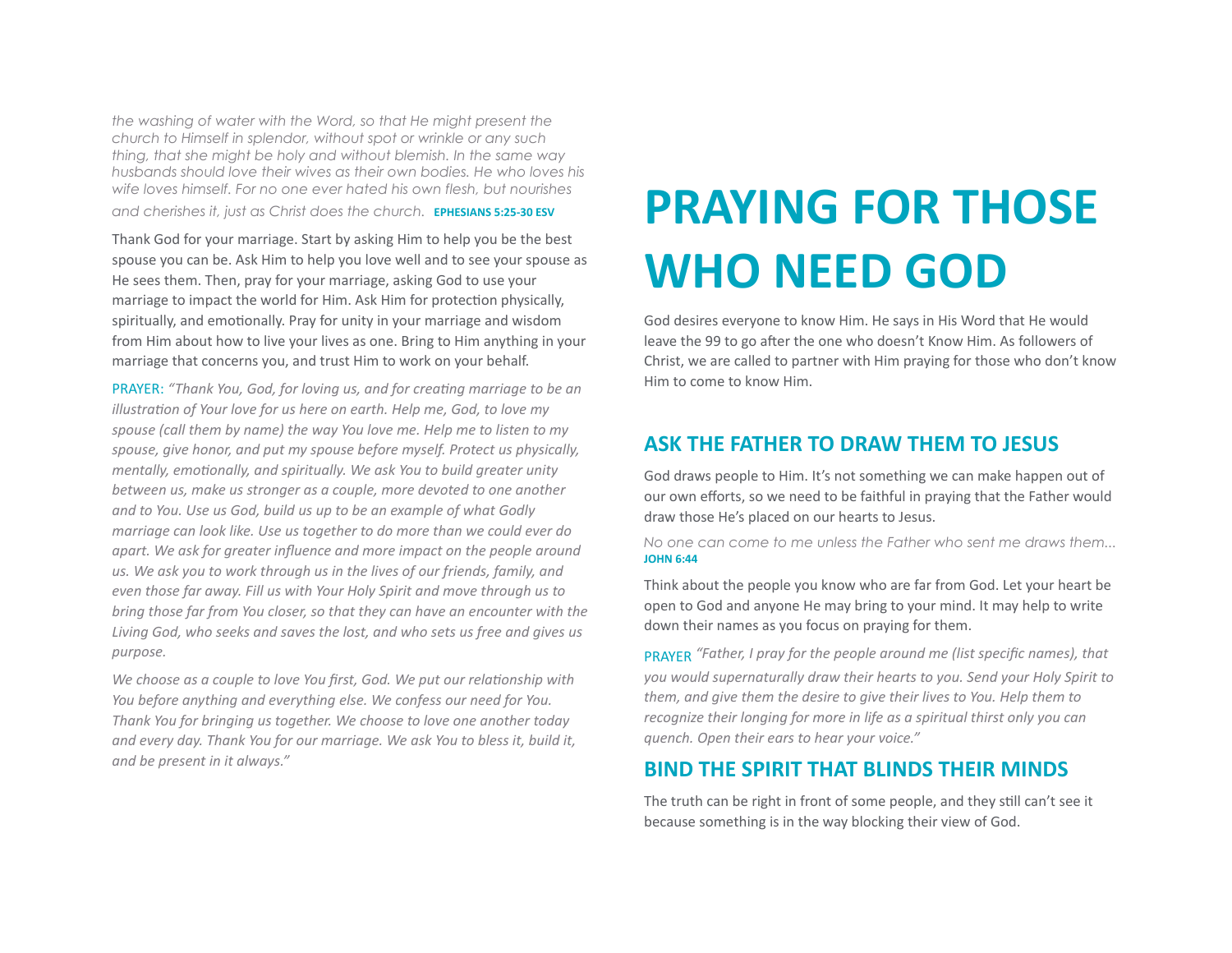*The god of this age has blinded the minds of unbelievers, so that they cannot see the light of the gospel that displays the glory of Christ, who is* 

*the image of God.* **2 CORINTHIANS 4:4** 

We can pray against whatever is in their way so that they can see the light of God. We can pray that they would see the truth without any obstacles or distractions interfering.

PRAYER: "Father, bind the evil spirits that are blinding the minds of the *people around me. In the name of Jesus, I pray that they would be able to* see clearly, to recognize who You are, and to give their hearts to You. *Remove all hindrances the enemy would use to distract them* 

*"Father, I pray for the people around me (list specific names), that you* would supernaturally draw their hearts to you. Send your Holy Spirit to *them, and give them the desire to give their lives to You. Help them to recognize their longing for more in life as a spiritual thirst only you can quench. Open their ears to hear your voice."* 

# **BIND THE SPIRIT THAT BLINDS THEIR MINDS**

The truth can be right in front of some people, and they still can't see it because something is in the way blocking their view of God.

*The god of this age has blinded the minds of unbelievers, so that they cannot see the light of the gospel that displays the glory of Christ, who is the image of God.*  **2 CORINTHIANS 4:4** 

We can pray against whatever is in their way so that they can see the light of God. We can pray that they would see the truth without any obstacles or distractions interfering.

PRAYER: "Father, bind the evil spirits that are blinding the minds of the *people around me. In the name of Jesus, I pray that they would be able to* see clearly, to recognize who You are, and to give their hearts to from Your truth. Open their eyes, Lord, that they might see Jesus."

# **PRAY THAT THEY MAY HAVE A PERSONAL RELATIONSHIP WITH GOD**

Many people think Christianity is just another religion. They only see God through the lens of the organization and institution of the church. They may even feel frustrated, angry, or betrayed by people in churches they have encountered or by religious legalists and their hypocrisy. But God didn't come to build an organization. He came to have a relationship with his children.

*The Spirit you received does not make you slaves, so that you live in fear again; rather, the Spirit you received brought about your*  adoption to sonship. And by him we cry, "Abba, Father." **ROMANS 8:15** 

God wants His beloved sons and daughters to come home. Praying for people to have personal encounters with the living God makes a huge difference. 

PRAYER: "Father, I pray that people will understand how much You love *them. Loose the spirit of adoption for the people around me, so that they come into a meaningful relationship with You. Stir in their hearts a longing* to come home, to hear Your voice, and to see You welcoming them with open arms. Let them know You are always running to meet them and hold them close."

# **PRAY FOR BELIEVERS TO CROSS THEIR PATHS**

This is twofold: we can pray for other Christians to influence the people around them positively, and we can also look for opportunities to influence others positively ourselves. God's plan to reach people is worked through those who already know and love Him. Jesus asked us to pray for people to go into the world to be salt and light. He came to bring the good news of the Gospel to all people, and His desire is that everyone would know and love Him.

*Ask the Lord of the harvest, therefore,to send out workers into his harvest field.* **MATTHEW 9:38** 

As his "spiritual farmers," we should be attuned to opportunities to plant spiritual seeds in the lives of the people we encounter each day. We may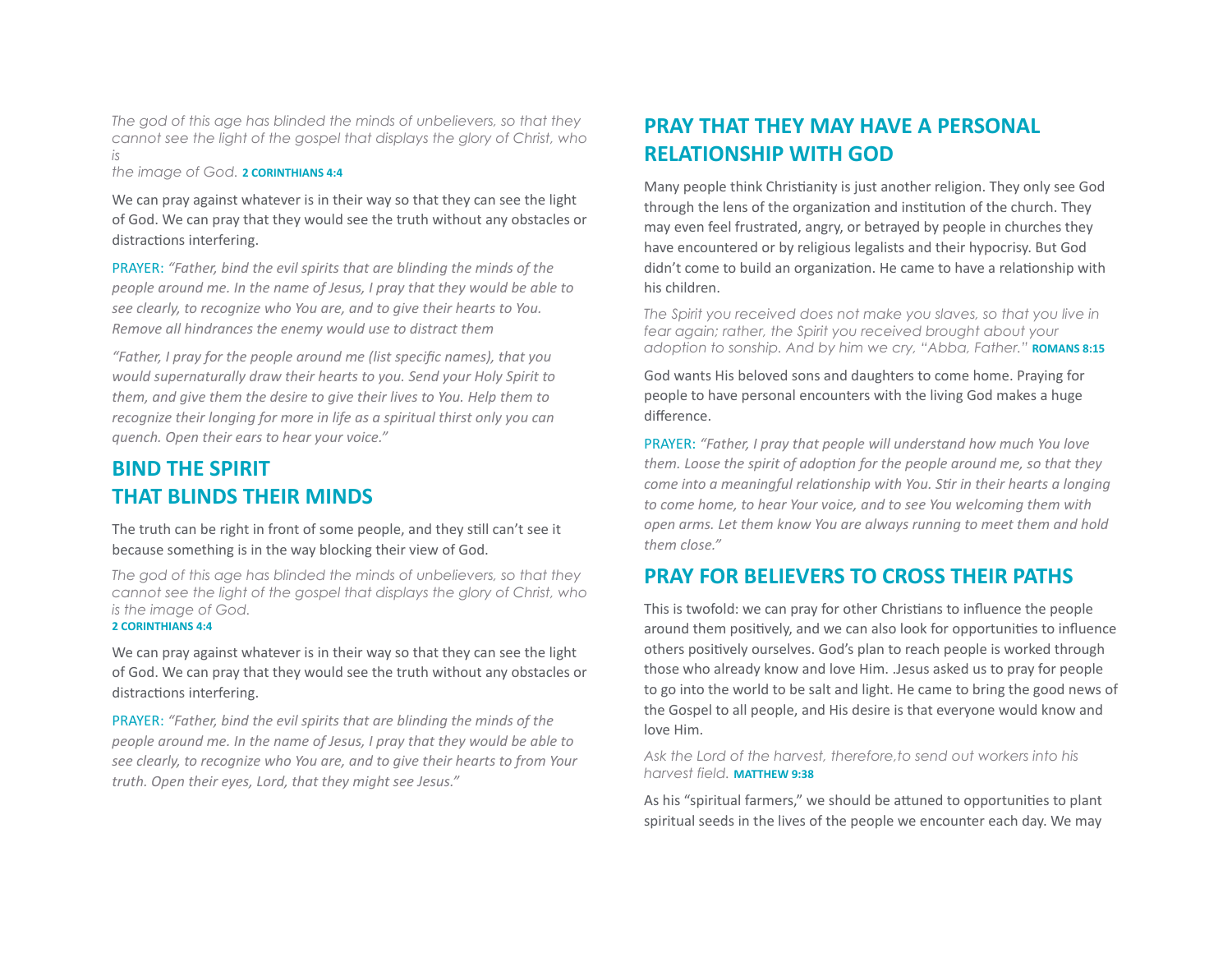have no idea who has already been praying for them and the culminating impact our kind word, compassionate act, or loving attitude can have to draw someone to Christ 

PRAYER: "Father, I pray for the lost around me to meet believers who will *influence them in a positive way. Lord, let my life shine in such a way that people want to know the God I serve. Allow others to see my genuine love* and concern for them in all that I say and do. Let me be Your hands and feet to serve them and let them know just how much You love them."

# **PRAY FOR THEM TO HAVE WISDOM TO KNOW GOD BETTER**

It's that "eureka" moment, that "aha!" when it finally clicks. The most important moment to have this kind of revelation is when the lights come on spiritually. People need to see their own sin, see what Jesus did on the cross, and see the hope that comes from giving their life to God.

*I keep asking that the God of our Lord Jesus Christ, the glorious Father, may give you the Spirit of wisdom and revelation, so that you may know him better.* **EPHESIANS 1:17** 

People need wisdom, not just knowledge, of spiritual things and insight into how spiritual realities directly impact them. We can pray for this kind of supernatural revelation that only comes from God.

**PRAYER:** "Father, I pray for the people around me to experience wisdom and revelation. I pray that they would truly understand their spiritual *condition and see what Jesus did for them on the cross. Help them to have* the information and experiences needed to come to You, so they can *understand all You have for them."* 

# **PERSONAL PRAYER FOCUS**

God has put us on the earth at this specific time for a reason. He says in Acts 17:26 that He determined when and where we would live. Knowing this, we can look at those around us at this specific time in history, and take personal responsibility to pray.

*I urge, then, first of all, that requests, prayers, intercession and thanksgiving be made for everyone—for kings and all those in authority, that we may live peaceful and quiet lives in all godliness and holiness. This is good, and pleases God our Savior, who wants all men to be saved and to come to a knowledge of the truth.* 

**1 TIMOTHY 2:1-4**